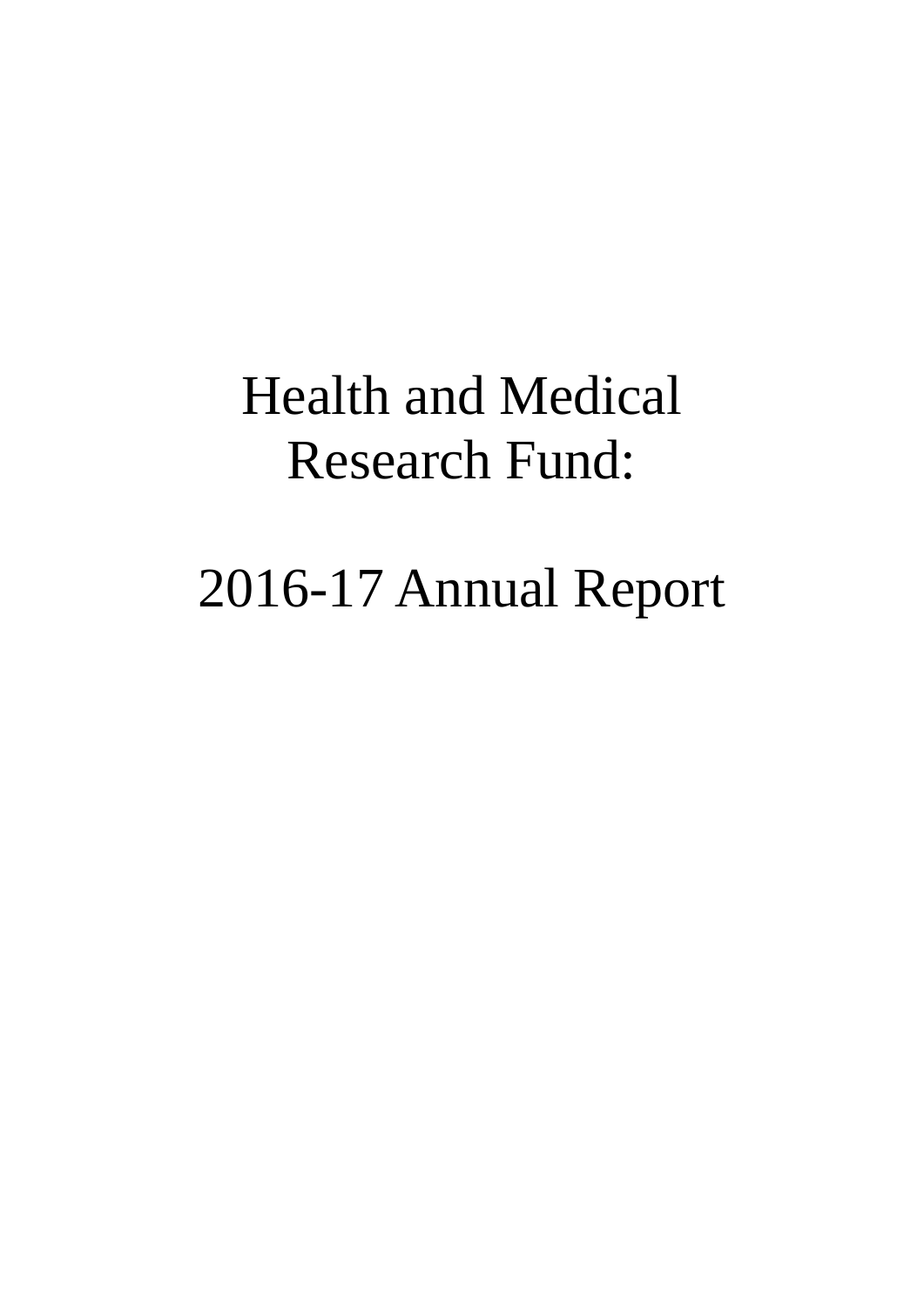# **Contents**

| Appendix A        | <b>Membership of the Research Council, the Grant Review</b>   |  |
|-------------------|---------------------------------------------------------------|--|
|                   | <b>Board Executive and the Grant Review Board</b>             |  |
| <b>Appendix B</b> | <b>Thematic Priorities of the Health and Medical Research</b> |  |
|                   | <b>Fund for 2016 Open Call</b>                                |  |
| Appendix C        | <b>Financial Report for the year ended 31 March 2017</b>      |  |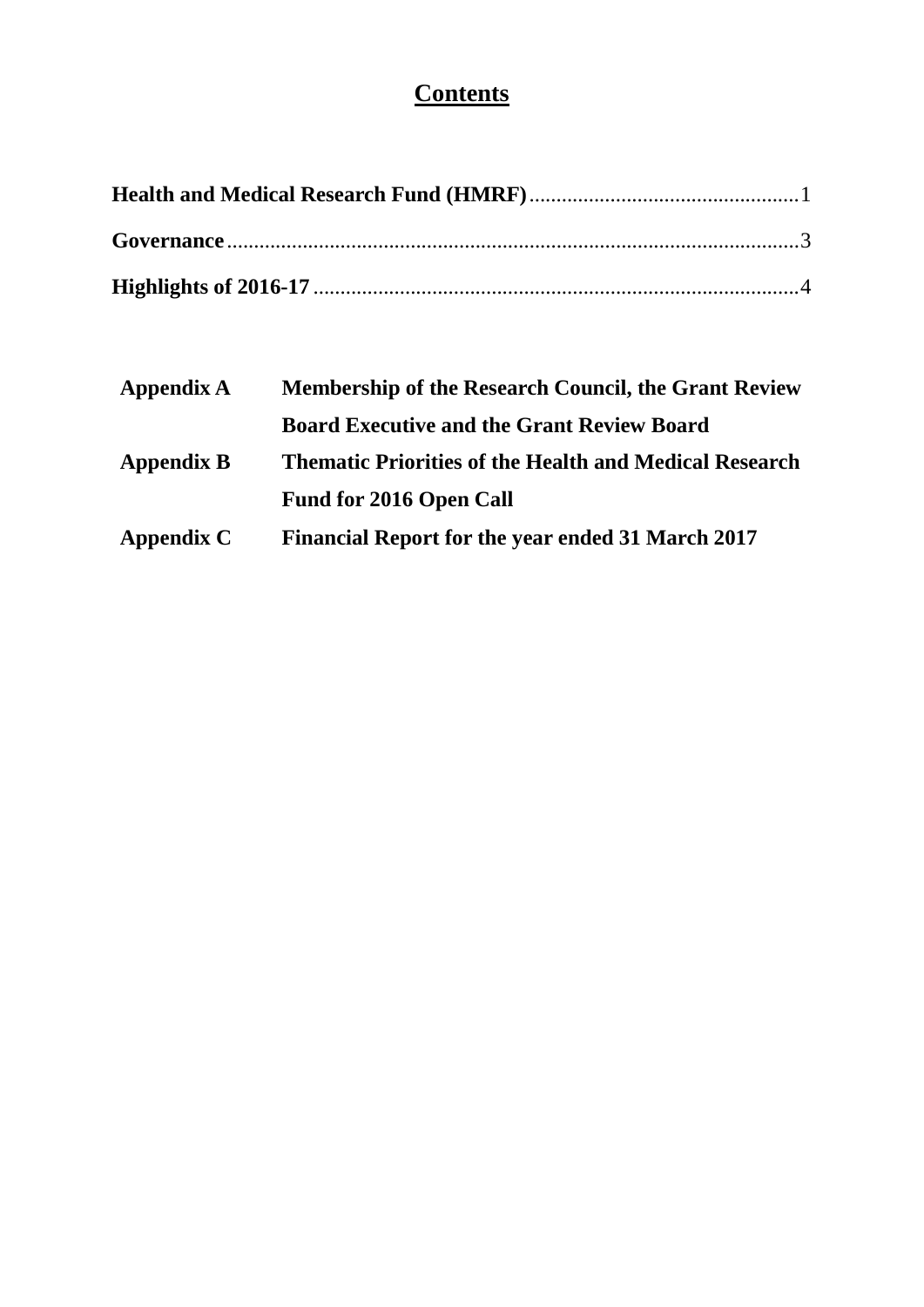# <span id="page-2-0"></span>**Health and Medical Research Fund (HMRF)**

On 9 December 2011, the Legislative Council (LegCo) Finance Committee approved a new commitment of \$1,415 million for setting up the HMRF, by consolidating the former Health and Health Services Research Fund (HHSRF) and the former Research Fund for the Control of Infectious Diseases (RFCID), with a broadened scope for funding health and medical research in Hong Kong. Research projects funded under the former HHSRF and the former RFCID have been subsumed under the HMRF. The commitment comprised an injection of \$1,000 million and unexpended balances of the former HHSRF and the former RFCID amounting to \$190.8 million and \$224.2 million respectively during the establishment.

On 28 May 2016, the LegCo Finance Committee approved an increase to the commitment for the HMRF from \$1,415 million by \$1,500 million to \$2,915 million to sustain its operation for another five years from 2017-18 to 2021-22 and expand the scope of the HMRF to incorporate that of the Health Care and Promotion Fund (HCPF). The consolidation will take effect in 2017-18.

The HMRF aims to build research capacity and to encourage, facilitate and support health and medical research to inform health policies, improve population health, strengthen the health system, enhance healthcare practices, advance standard and quality of care, and promote clinical excellence, through generation and application of evidence-based scientific knowledge derived from local research in health and medicine. It provides funding support for health and medical research activities, research infrastructure and research capacity building in Hong Kong in various forms. The abstracts and the budget of approved Investigator-initiated Research Projects are available at the website [http://rfs.fhb.gov.hk.](http://rfs.fhb.gov.hk/)

The HMRF, steered by the Research Council (RC), supports health and medical research in the following broad areas –

- (a) public health, human health and health services (e.g. primary care, noncommunicable diseases and Chinese medicine) (previously funded by the HHSRF);
- (b) prevention, treatment and control of infectious diseases, in particular emerging and re-emerging infectious diseases (previously funded by the RFCID); and
- (c) advanced medical research in the fields of paediatrics, neuroscience, clinical genetics and clinical trials (a broadened scope under the HMRF).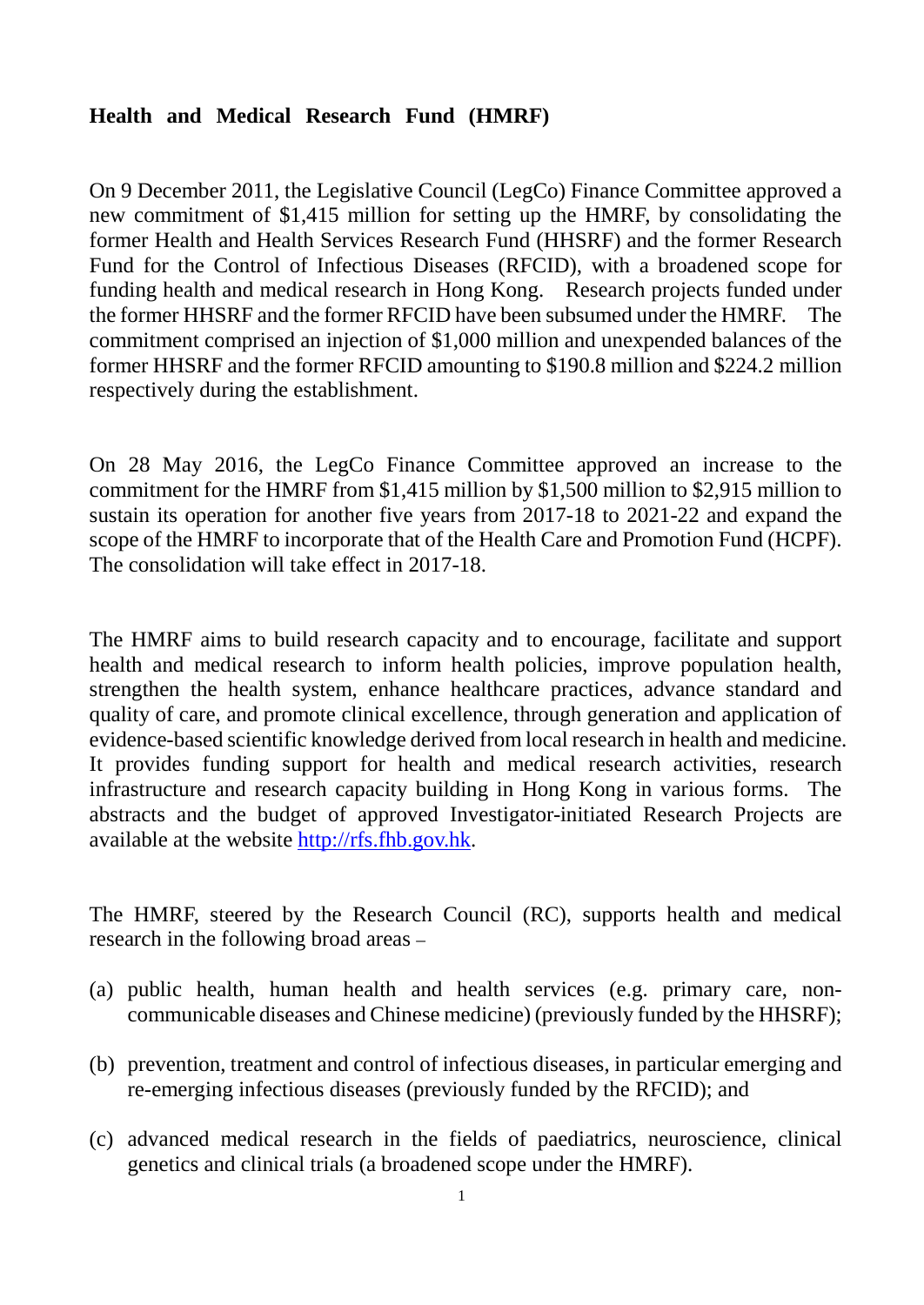- It provides funding support for the following types of projects –
- (a) Investigator-initiated Research Projects (funding ceiling: \$1.2 million per project) – to support studies from individual researchers in response to "open call" invitations for research grant applications guided by reference to the research areas and thematic priorities.
- (b) Government-commissioned Research Programmes to support specific programmes commissioned to, inter alia, build research capacity, fill knowledge gaps, support policy formulation, address specific issues, assess needs and threats, etc. Funding may cover research projects, facilities, infrastructure and other capacity building initiatives as appropriate.
- (c) Research Fellowship Scheme (funding ceiling: \$1.2 million per award) to enhance research capability and build research capacity to facilitate the translation of knowledge into formulation of health policy and clinical practice. Research fellowships will be awarded to eligible candidates covering a range of research areas and specialties on the advice of the RC.

In general, members of any discipline or profession in the health or health-related field can apply for research funding through investigator-initiated projects. Grants may be awarded for research in tertiary institutions, hospitals, medical schools or other appropriate centres, units or services. Members of other disciplines, such as social welfare and education may also apply if the proposed research is within the ambit of the HMRF. Research applications are assessed by a stringent two-tier review process, first by the Referee Panel, and then by the Grant Review Board (GRB) according to the criteria set out below –

- originality of the research topic
- relevance to the scope of funding and thematic priorities
- significance of the research question
- quality of scientific content
- credibility for study design and method
- feasibility of the intended project
- research ethics
- translational potential/value

The GRB will also take into account the past performance and track records of the grant applicants, research capability of the administering institution, and the proposal's value for money when considering the funding recommendation. The RC will review and endorse the funding recommendations of the GRB. The GRB will provide specific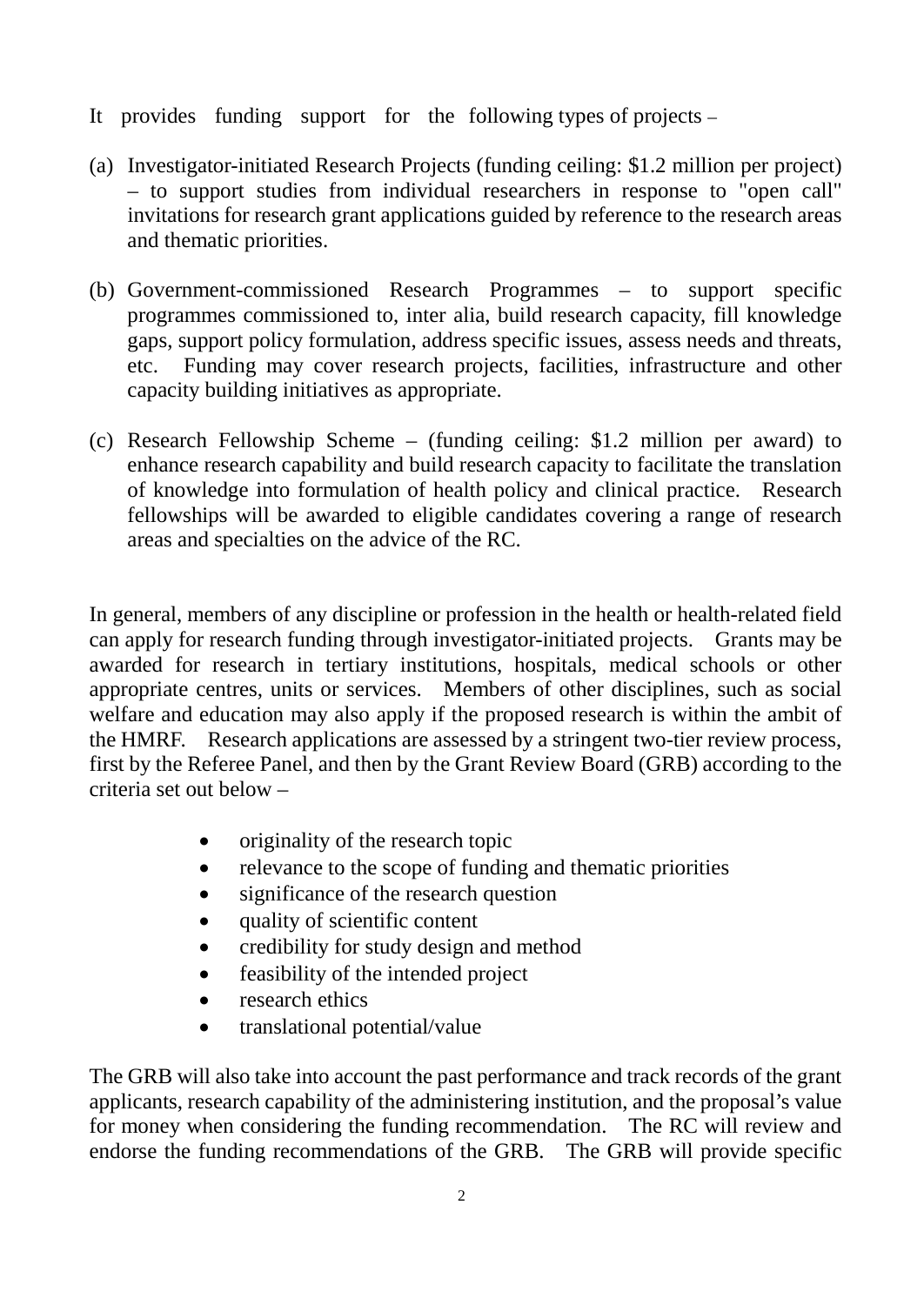feedback for each application.

In addition, the HMRF organises the Health Research Symposium from time to time for researchers and healthcare professionals to share their knowledge and achievements in various research topics, and acknowledge outstanding research projects funded by the HMRF. The next Health Research Symposium will be held on 16 June 2017.

# <span id="page-4-0"></span>**Governance**

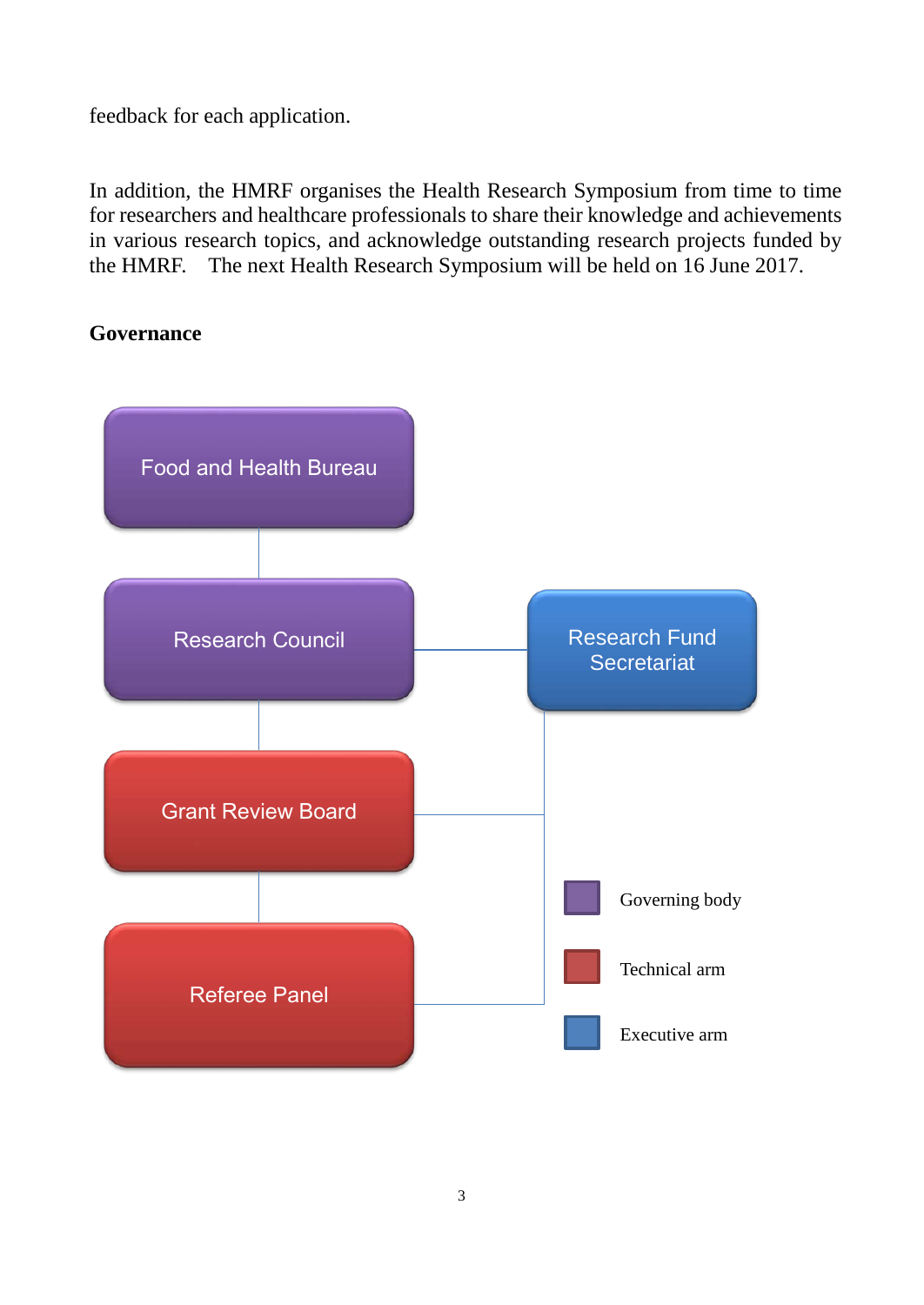Chaired by the Secretary for Food and Health, the RC is responsible for providing strategic steer for funding health and medical research, and overseeing the administration of the HMRF including the allocation of funds for approved grants. Its terms of reference are as follows –

- (a) to determine research agenda and funding control mechanism of the HMRF;
- (b) to approve procedures for inviting, and criteria for vetting research applications;
- (c) to approve standard terms and conditions for grant-holders;
- (d) to approve funding allocation after peer-review process;
- (e) to approve processes for the ongoing monitoring and evaluation of approved research projects;
- (f) to establish the GRB to carry out the technical work of the RC; and
- (g) to disseminate key findings of funded projects.

The RC is supported by the GRB, the GRB Executive (GRBE) and the Referee Panel for technical input. Individual members of the Referee Panel are selected according to their specific field of expertise to review grant applications.

The membership of the RC, the GRBE and the GRB is at *Appendix A*. Their operation is supported by the Research Fund Secretariat of the Research Office under the Food and Health Bureau.

# <span id="page-5-0"></span>**Highlights of 2016-17**

# *2016 HMRF Open Call*

The 2016 Open Call was issued in December 2016 and by the closing date of 31 March 2017, a total of 856 funding applications were received. In accordance with the thematic priorities (*Appendix B*) and the established assessment criteria, the GRB's funding recommendations will be considered by the RC. Funding results will be announced in November 2017.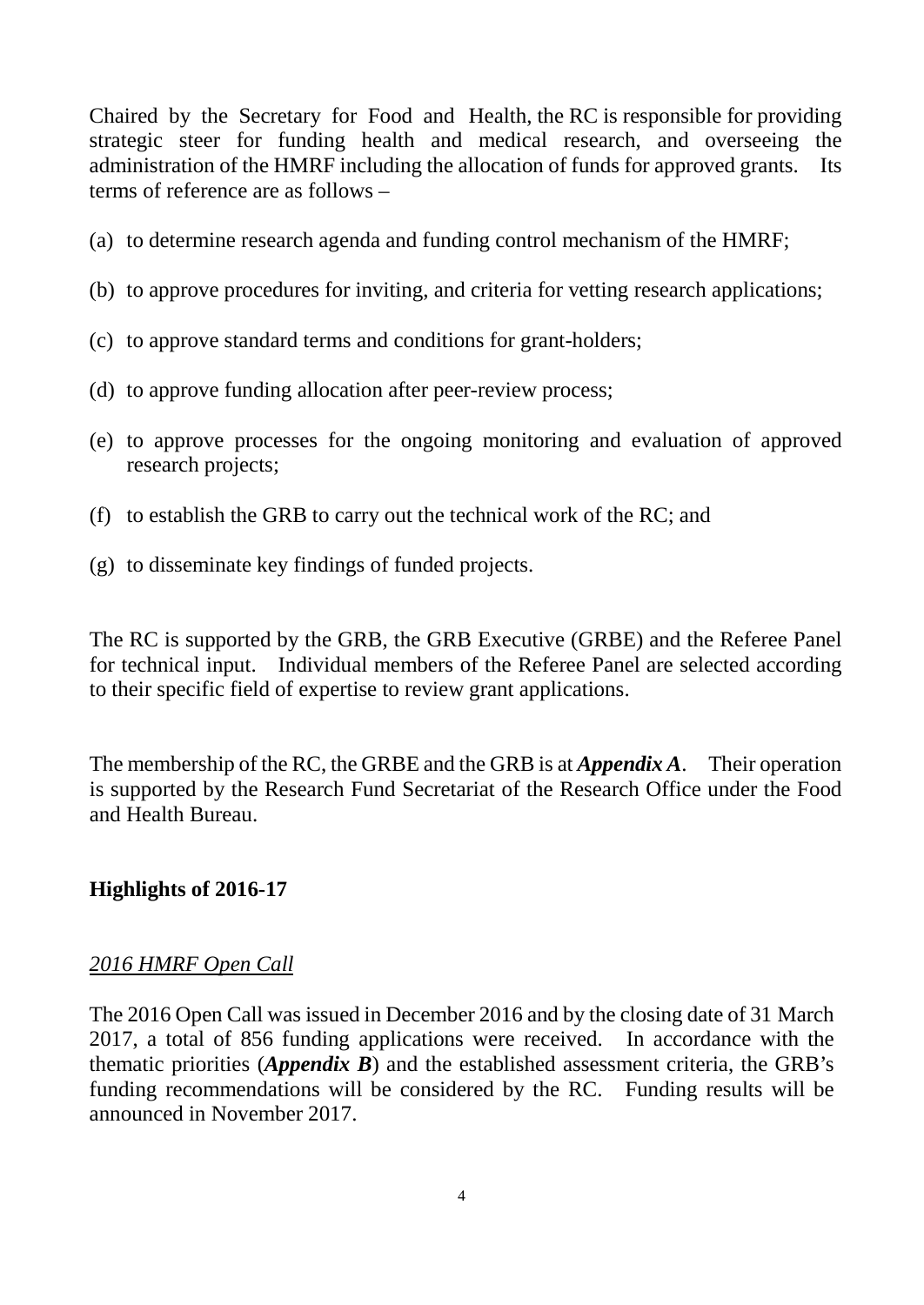During the year, final reports of 164 completed projects were assessed by circulation.

# *Investigator-initiated Research Projects*

Of the 1,378 Investigator-initiated Research Projects funded under the HMRF, 883 projects have been completed. These projects cover most research topics under the thematic priorities on –

- (a) Health and Health Services management and prevention of major noncommunicable diseases including cardiovascular illnesses, cerebrovascular diseases, cancers; modifiable lifestyle factors including tobacco control, alcohol consumption behaviour and harm, mental health, injury prevention, sleep deprivation, exercise and health and environmental pollution; health services including primary care, chronic disease management and palliative care, elderly care and Chinese medicine;
- (b) Infectious Diseases epidemiology, surveillance and control of emerging and reemerging infectious diseases, antimicrobial resistance and vaccination programmes;
- (c) Advanced Medical Research paediatrics; neurosciences; clinical genetics, and clinical trials.

Projects whose findings merit wider dissemination to the research community are published as a supplement to the Hong Kong Medical Journal.

# *Government-commissioned Research Programmes*

Twenty portfolios of commissioned programmes have been approved in the research areas of infectious diseases, mental health morbidity survey, healthcare manpower planning and projection, regulatory framework for healthcare professionals, Phase I Clinical Trials Centres, quality of healthcare for the ageing, risk of breast cancer and evaluation of Government's colorectal cancer screening pilot programme in Hong Kong. Nine portfolios have been completed.

The final reports and dissemination reports of satisfactorily completed research portfolios are posted on the website [\(http://rfs.fhb.gov.hk\)](http://rfs.fhb.gov.hk/) for wider dissemination to the research community.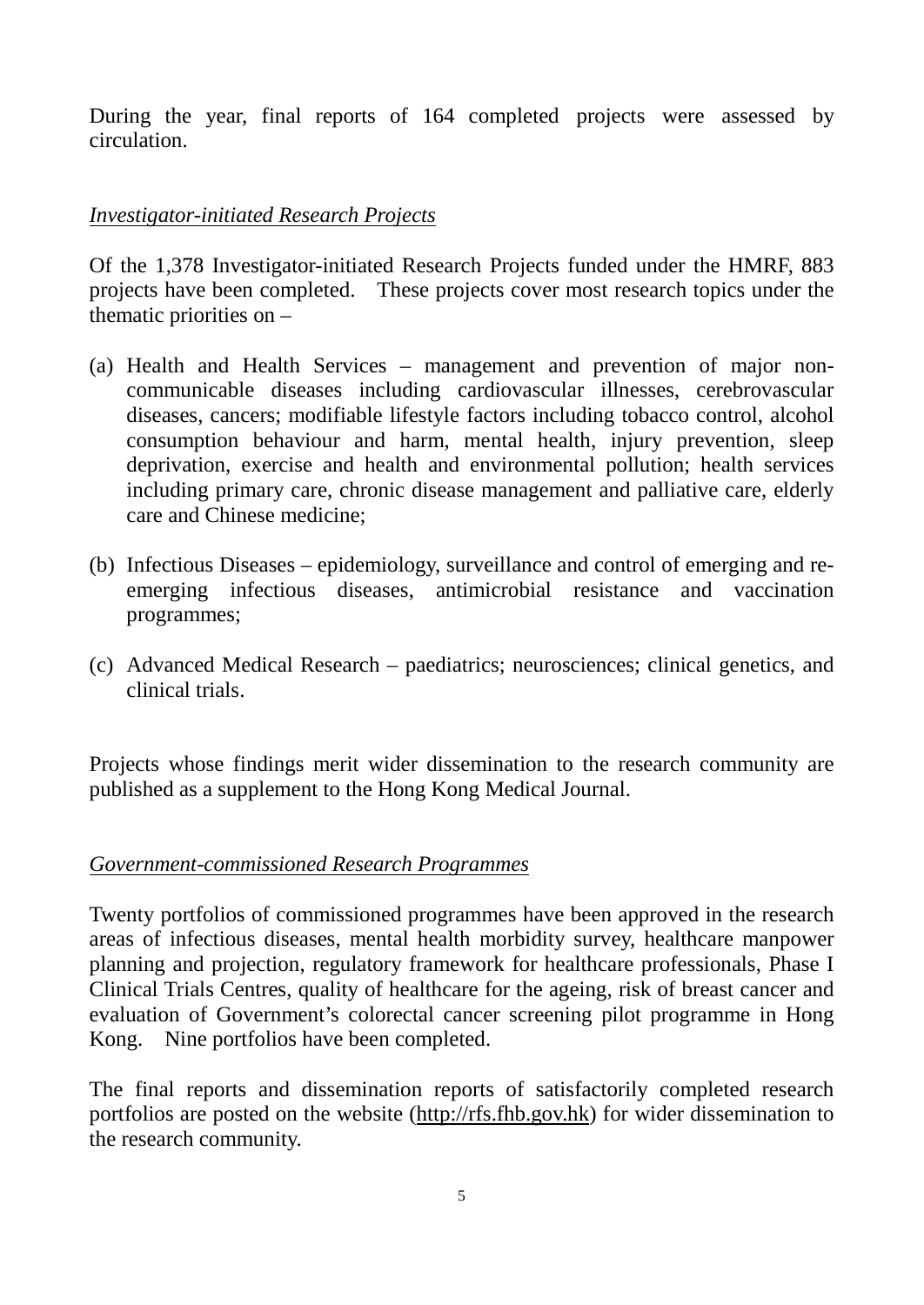# *Research Fellowship Scheme*

The Research Fellowship Scheme was launched in August 2015 to support researchers or professionals in their early to mid-career, particularly healthcare professionals to enhance their skills in public health research. Tertiary institutions funded by the University Grants Committee were invited to nominate fellowship applicants annually. The grant ceiling per award is \$1.2 million including \$0.2 million for local/overseas training/attachment relating to health services or public health, in particular public health policy topics.

The 2016 Open Call was issued in August 2016 with closing deadline on 18 November 2016. The number of nominations by each institution and the total number of awards were increased from three to five and from four to eight respectively. Among the 12 applications received by the closing deadline, eight fellowship applicants were invited for interview. The provisional results of the interview are being considered by the RC.

# *Consolidation of HMRF and HCPF*

The incorporation of the HCPF into the HMRF will take effect in 2017-18. To streamline operation after the consolidation, the governance structure of the HMRF and the HCPS was reviewed. The HCPF and the HCPF Committee (the governing body of the HCPF) will be renamed as the Health Care and Promotion Scheme (HCPS) and the Health Care and Promotion Committee (HCPC) respectively. The RC and the HCPC are responsible for providing strategic steer for funding health and medical research projects, and health promotion projects respectively.

# *Financial Position*

The cash balance of the HMRF as at 31 March 2017 is \$2,327.2 million, with an uncommitted funding balance of \$1,699.5 million (i.e. funding available for new projects/programmes). The financial position for the HMRF for the 2016-17 financial year is at *Appendix C*.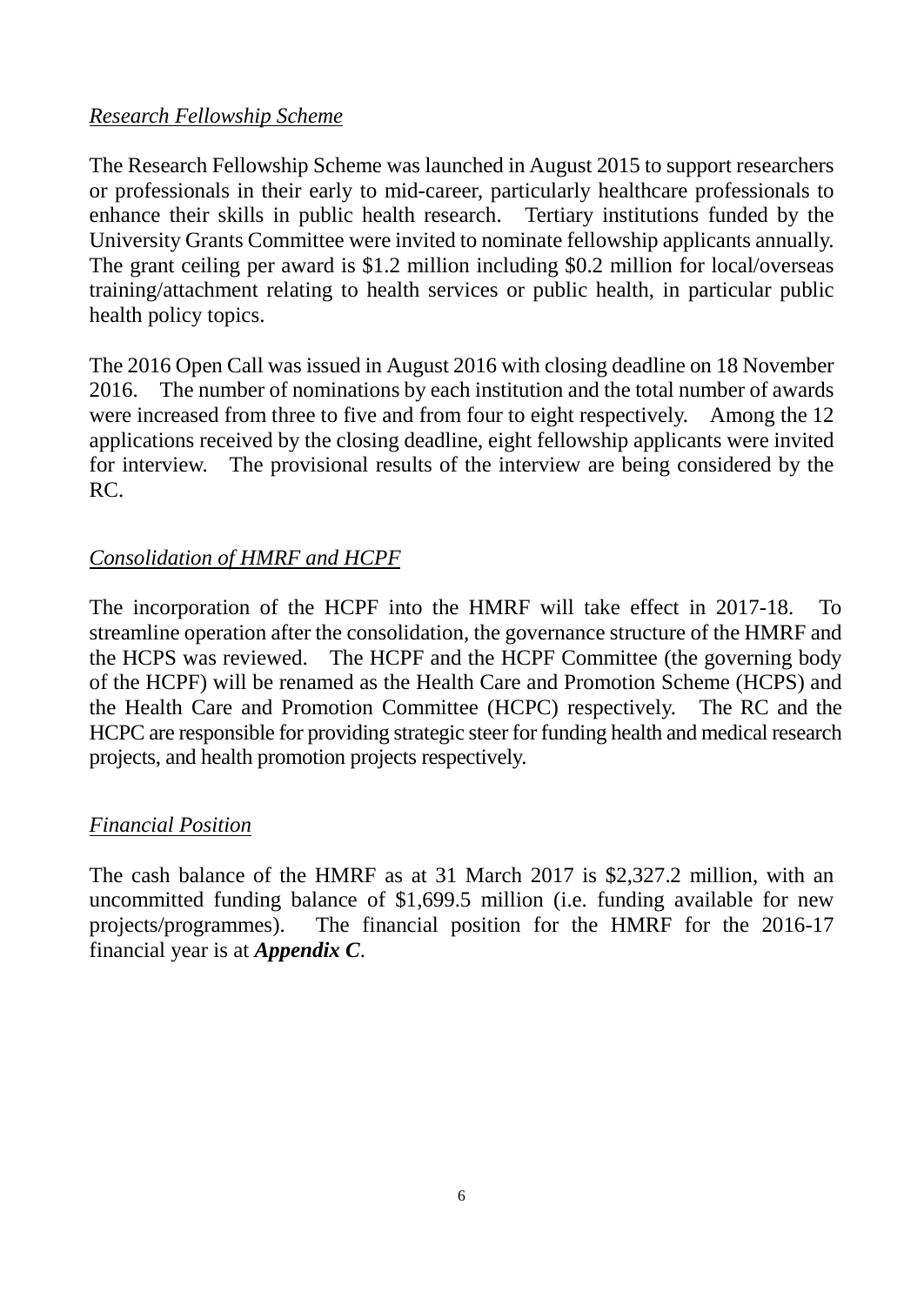# **Membership of the Research Council, the Grant Review Board Executive and the Grant Review Board (as at 31 March 2017)**

#### *(A) Research Council*

#### **Chairperson**

Secretary for Food and Health (or Permanent Secretary for Health)

#### **Members**

Prof Francis CHAN Ka-leung

Prof Annie CHEUNG Nga-yin

Prof FOK Tai-fai

Prof David HUI Shu-cheong

Prof Mary IP Sau-man

Prof Nancy IP Yuk-yu

Prof LAU Yu-lung

Prof Diana LEE Tze-fan

Prof Gabriel M LEUNG

Prof Dennis LO Yuk-ming

Prof Alex MOLASIOTIS

Prof Joseph Sriyal Malik PEIRIS

Prof Paul TAM Kwong-hang

Dr Dominic TSANG Ngai-chong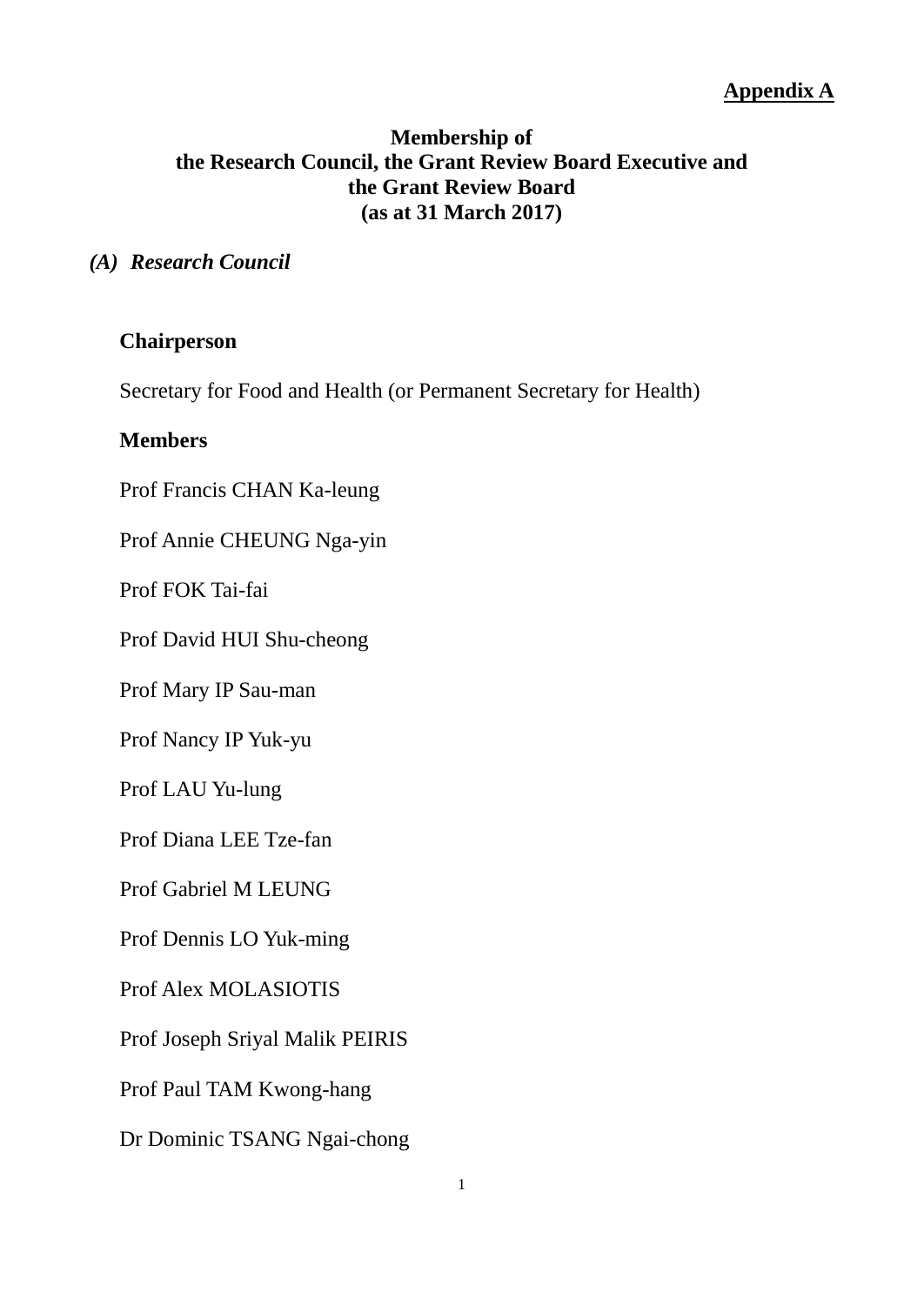# Prof Maurice YAP Keng-hung

Prof YEOH Eng-kiong

Dr YU Wai-cho

Secretary for Innovation and Technology (or representative)

Director of Health (or representative)

Chief Executive of Hospital Authority (or representative)

# **Secretary**

Head of Research Office Food and Health Bureau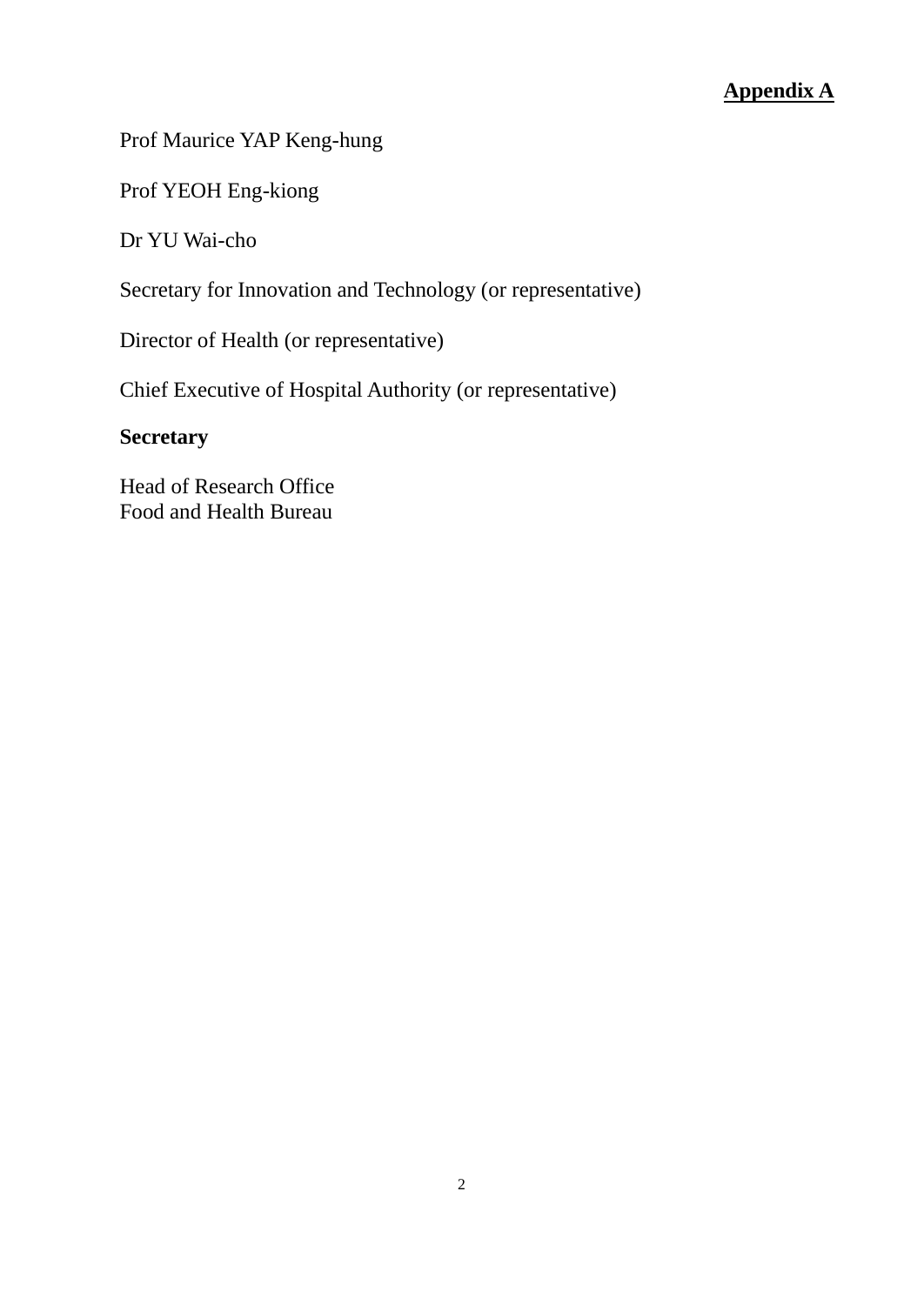#### *(B) Grant Review Board Executive*

#### **Terms of Reference:**

The terms of reference of the Grant Review Board Executive are –

- (a) to assess and recommend action (on behalf of the Grant Review Board (GRB)) on requests for additional funds, budget revision and/or reallocation, changes to study design or methods, and changes to the principal applicant or administering institution;
- (b) to monitor the quality of the peer review including the assignment of referees to grants for review;
- (c) to monitor the response of grant applicants and grant holders to requests by the GRB;
- (d) to evaluate and advise the GRB regarding changes to the grant or final report review process; and
- (e) to advise the Research Fund Secretariat on the monitoring of the progress of current research projects.

#### **Members**

Dr Felix CHAN Hon-wai

Prof Francis CHAN Ka-leung

Prof David HUI Shu-cheong

Prof Nancy IP Yuk-yu

Prof Timothy KWOK Chi-yui

Prof Cindy LAM Lo-kuen

Prof LAU Yu-lung

Prof Gabriel M LEUNG

Dr Patrick LI Chung-ki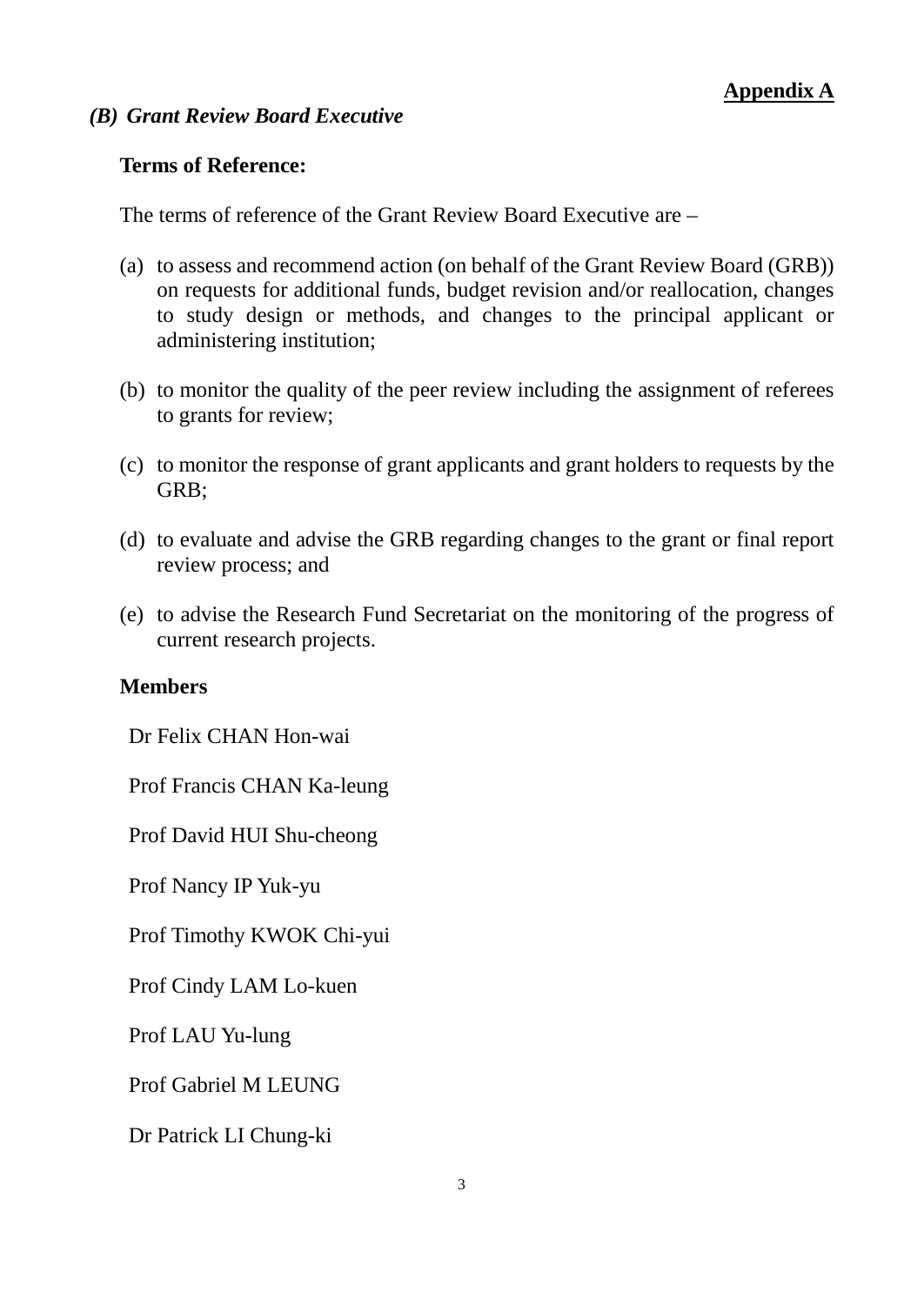Dr LO Su-vui

Dr Dominic TSANG Ngai-chong

Prof YEOH Eng-kiong

Prof YIP Shea-ping

Prof YUEN Kwok-yung

# *(C)Grant Review Board*

### **Terms of Reference:**

The terms of reference of the Grant Review Board are –

- (a) to set Standard Operating Procedures for the grant submission and review process, and the assessment and dissemination of final reports;
- (b) to distribute guidelines for the formulation of research proposals, grant applications and the submission of final and dissemination reports;
- (c) to review and assess applications and recommend projects for funding;
- (d) to review and assess final and dissemination reports;
- (e) to promote the development of research in the areas of health  $\&$  health services, controlling infectious diseases and advanced medicine in the wider community;
- (f) to monitor the progress of approved projects; and
- (g) to monitor the financial performance of approved projects.

# **Members**

Prof Anil Tejbhan AHUJA

Dr Alma AU May-lan

Prof John BACON SHONE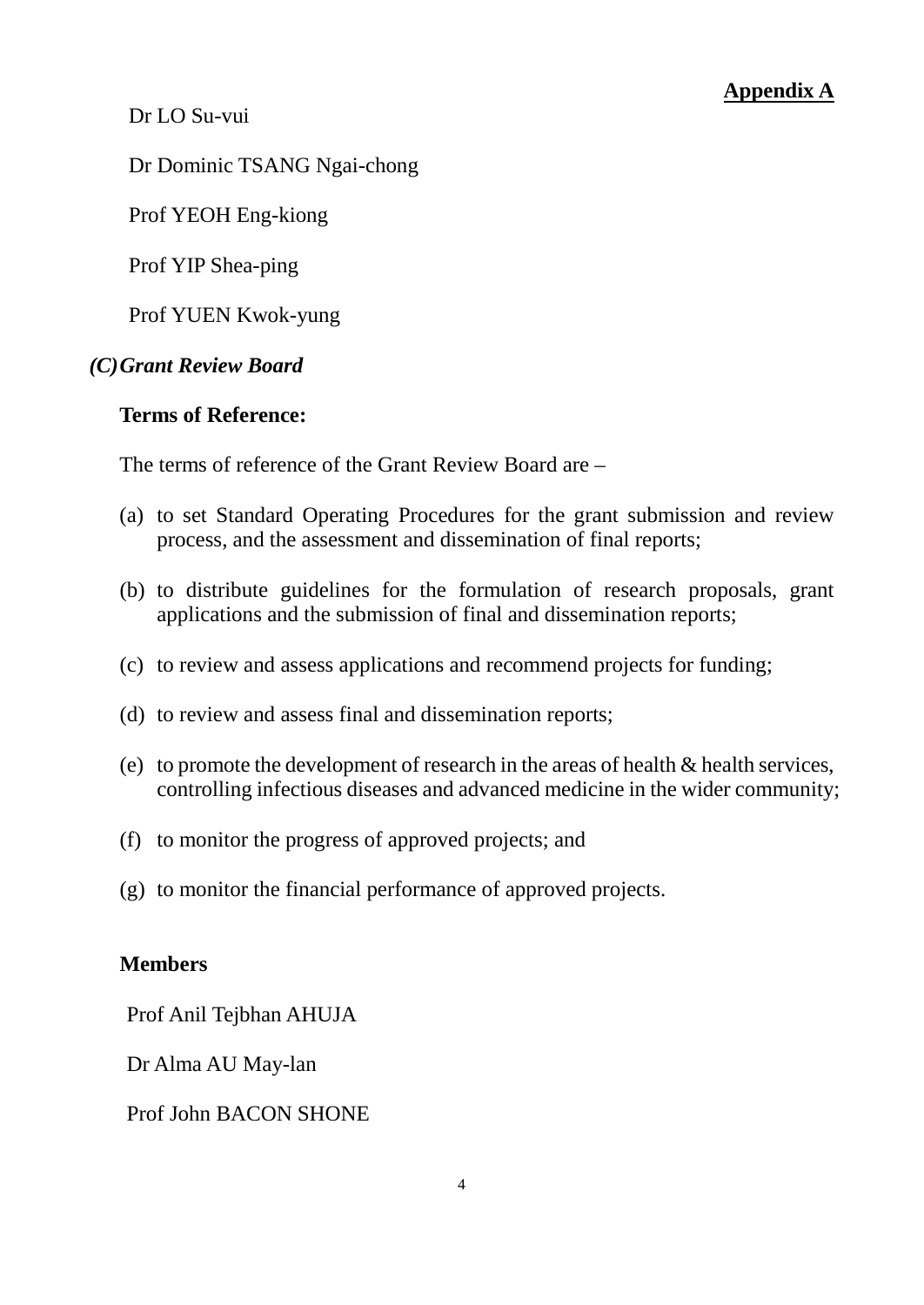Prof BIAN Zhao-xiang

Prof Kenneth BOHELER

Prof CAI Zongwei

Prof CHAIR Sek-ying

Prof Chetwyn CHAN Che-hin

Prof Godfrey CHAN Chi-fung

Prof Juliana CHAN Chung-ngor

Dr Engle Angela CHAN

Prof Henry CHAN Hin-lee

Dr Karen CHAN Kar-loen

Prof Paul CHAN Kay-sheung

Prof Allen CHAN Kwan-chee

Prof Andrew CHAN Man-lok

Prof Daniel CHAN Tak-mao

Dr CHAN Wai-chi

Dr Johnny CHAN Wai-man

Prof CHAN Wai-yee

Prof CHAN Ying-shing

Prof Emily CHAN Ying-yang

Prof Kathryn CHEAH Song-eng

Prof Gladys CHEING Lai-ying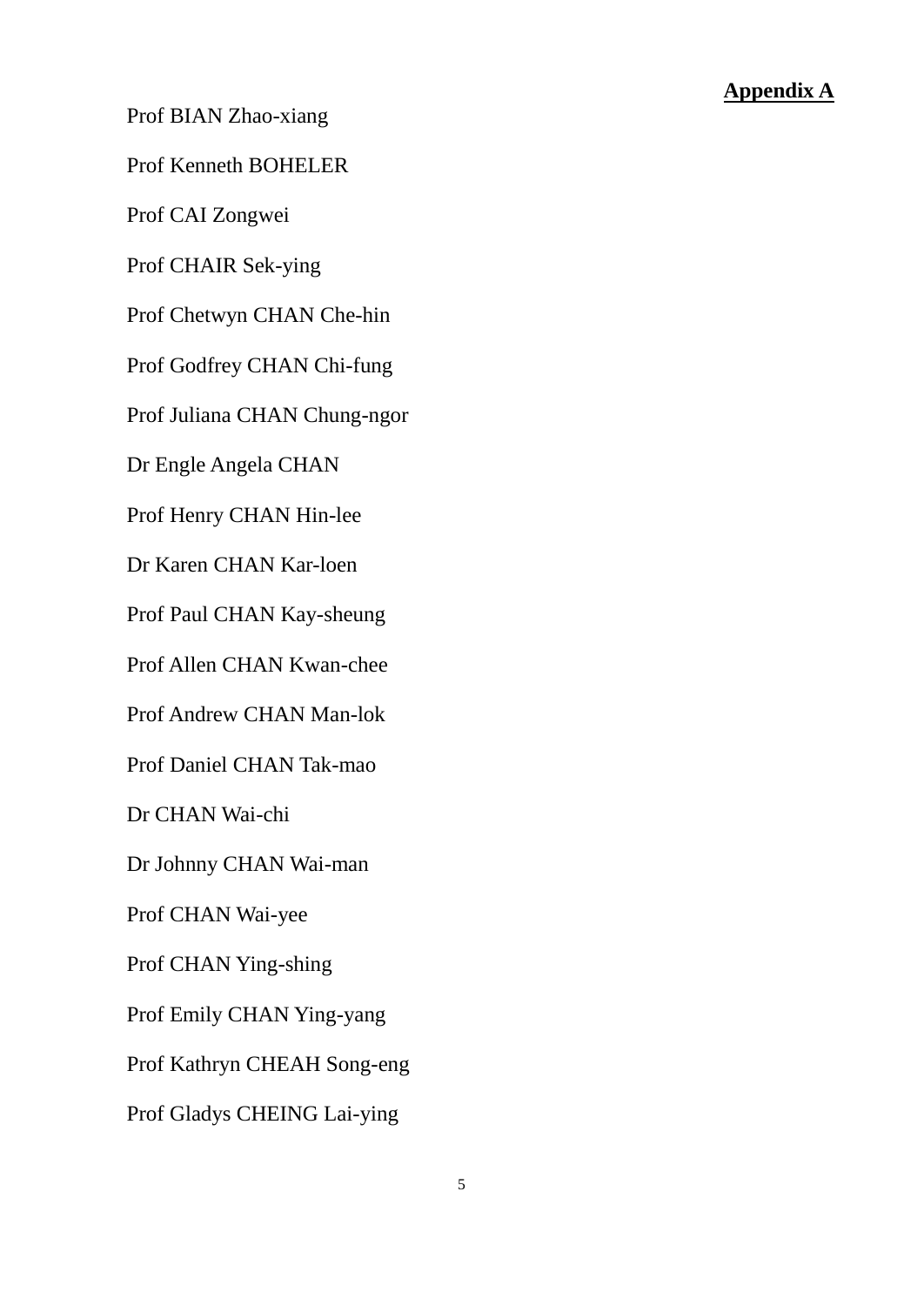Dr CHEN Honglin

Dr CHEN Zhiwei

Prof Christopher CHENG Hon-ki

Dr CHEUNG Kin

Prof Bernard CHEUNG Man-yung

Prof Annie CHEUNG Nga-yin

Prof Raymond CHEUNG Tak-fai

Prof CHEUNG Yiu-fai

Prof CHIEN Wai-tong

Prof James CHIM Chor-sang

Dr Wilson CHING Yick-pang

Dr CHOI Cheung-hei

Prof Winnie CHU Chiu-wing

Dr Brian CHUNG Hon-yin

Dr Benjamin John COWLING

Prof Richard FIELDING

Dr Daniel FONG Yee-tak

Prof FUNG Kwok-pui

Prof Tony GIN

Dr William B GOGGINS

Prof James GRIFFITH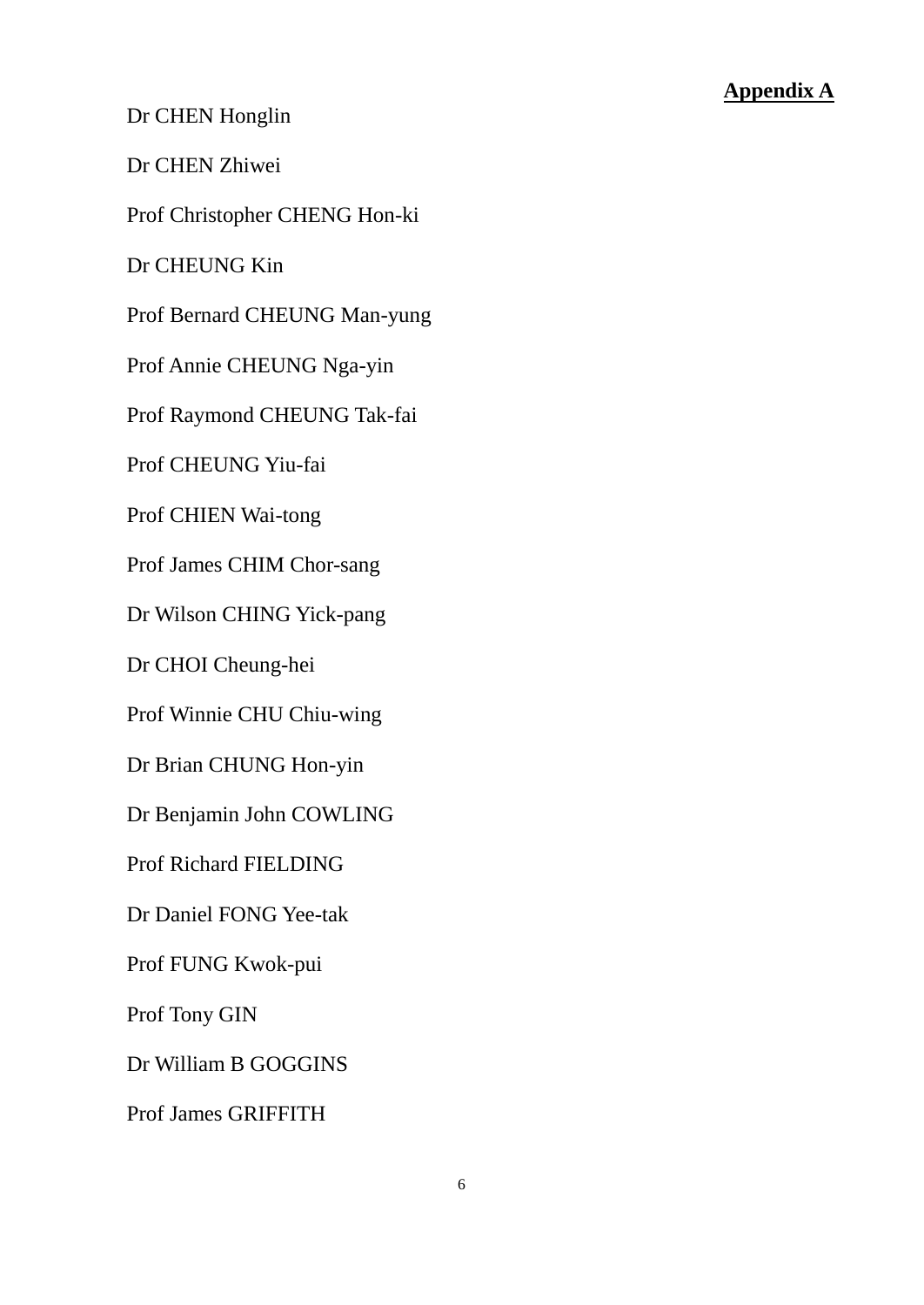Prof Sian Meryl GRIFFITHS

Prof GUAN Yi

Prof Joseph HARWELL

Prof Karl HERRUP

Dr HO Lai-ming

Dr HO Pak-leung

Dr Daniel HO Sai-yin

Prof HUANG Yu

Prof Mamie HUI

Prof Ivan HUNG Fan-ngai

Dr Dennis IP Kai-ming

Prof Margaret IP

Prof Mary IP Sau-man

Dr Patrick IP

Prof JIN Dong-yan

Dr Janice M JOHNSTON

Prof KHONG Pek-lan

Prof KHOO Ui-soon

Prof KWAN Hoi-shan

Dr Patrick KWAN Kwok-leung

Prof Paul LAI Bo-san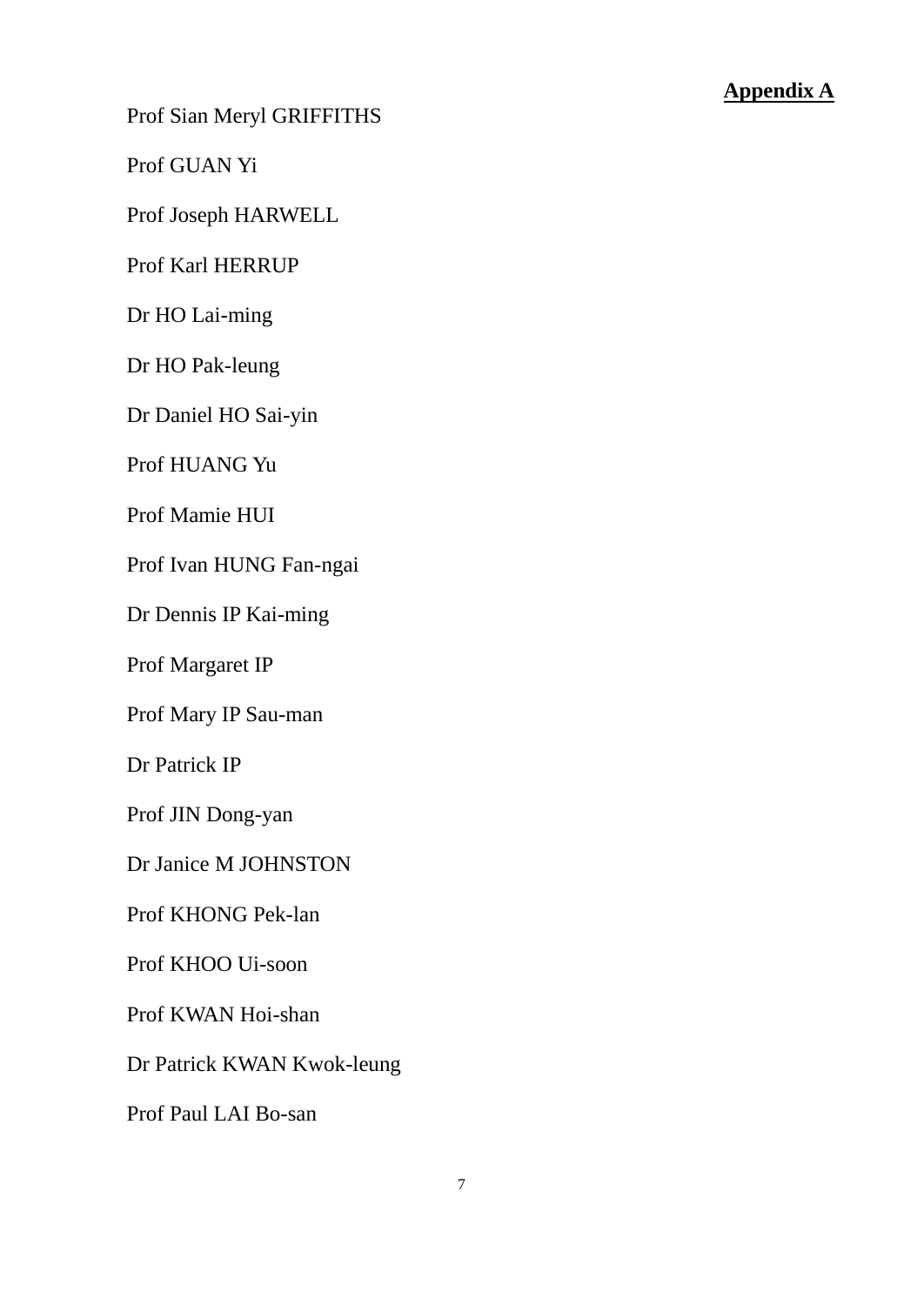Prof Jimmy LAI Shiu-ming

Dr Timothy LAI Yuk-yau

Dr David LAM Chi-leung

Prof LAM Ching-wan

Prof Linda LAM Chiu-wa

Prof Karen LAM Siu-ling

Prof Carly LAM Siu-yin

Prof LAM Tai-hing

Prof LAM Tai-pong

Dr Wiley LAM Tak-chiu

Dr Wendy LAM Wing-tak

Prof LAU Chak-sing

Prof Joseph LAU Tak-fai

Prof Simon LAW Ying-kit

Dr Calvin LEE Kai-fai

Prof Nelson LEE Lai-shun

Prof Tatia LEE Mei-chun

Dr Jenny LEE Shun-wah

Dr LEE So-lun

Prof Diana LEE Tze-fan

Dr LEUNG Chi-chiu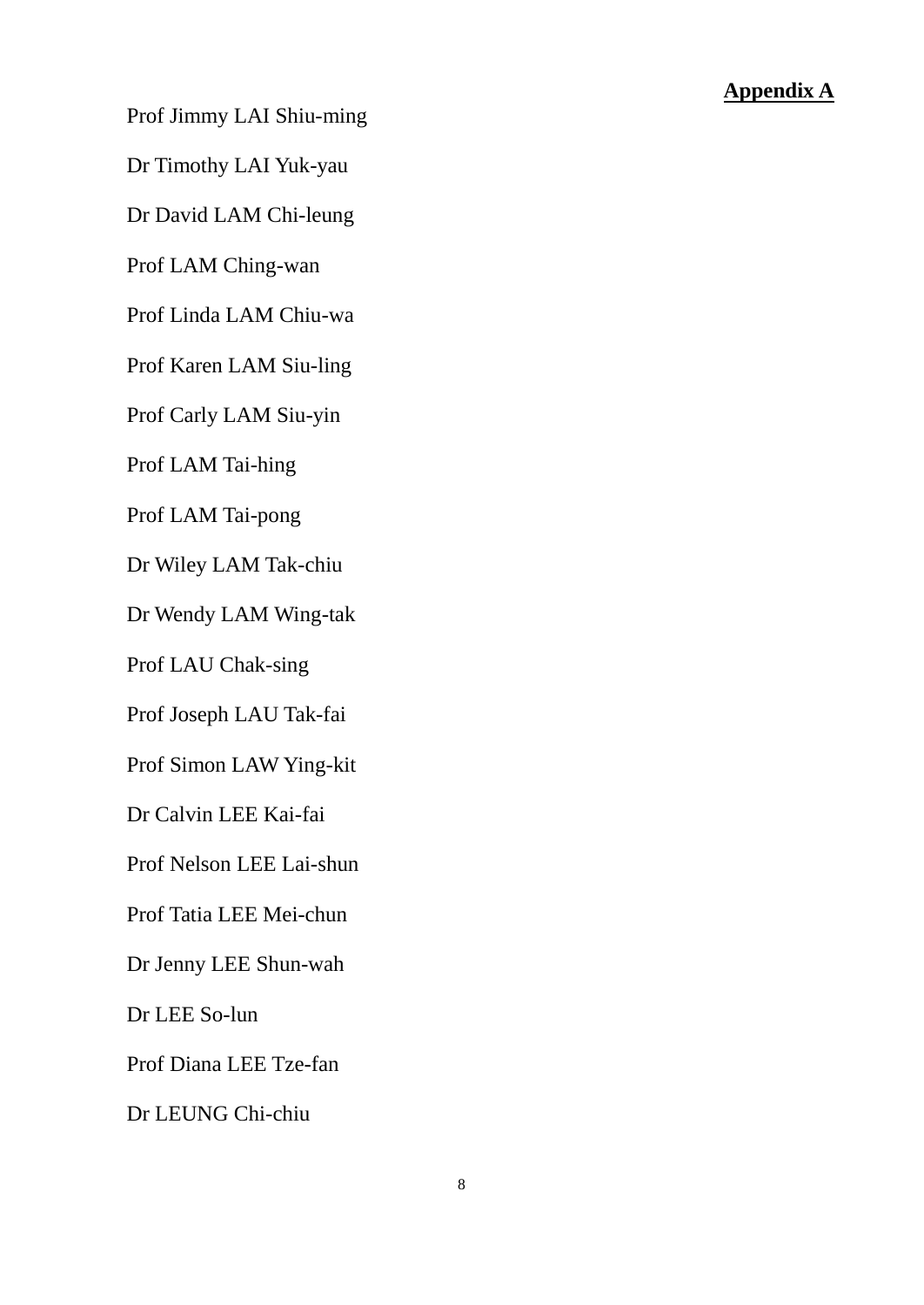Dr Gilberto LEUNG Ka-kit

Mr LEUNG Kwok-fai

Prof Cynthia LEUNG Man

Prof LEUNG Po-sing

Prof LEUNG Suet-yi

Prof LEUNG Ting-fan

Prof LEUNG Wai-keung

Prof Ronald Adolphus LI

Dr William LI Ho-cheung

Dr Teresa LI Mun-pik

Dr Wilina LIM Wei-ling

Prof LIN Zhi-xiu

Prof LO Kwok-wai

Dr Raymond LO See-kit

Dr Janice LO Yee-chi

Prof LU Aiping

Dr Grace LUI Chung-yan

Dr Christopher LUM Chor-ming

Prof Maria LUNG LI

Dr Margaret MAK Kit-yi

Prof David MAN Wai-kwong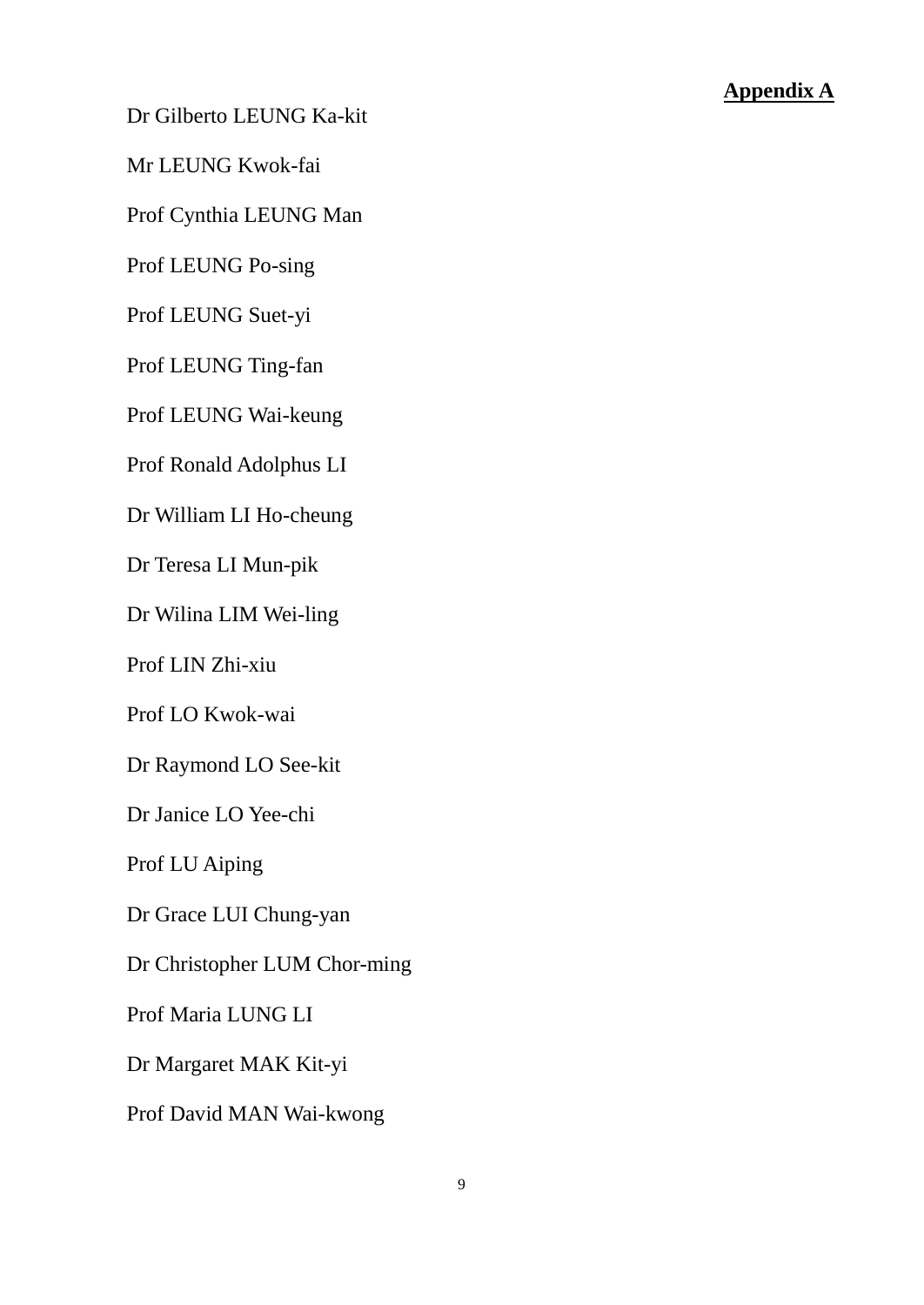Prof Bradley MCPHERSON

Prof Alex MOLASIOTIS

Prof John Malcolm NICHOLLS

Dr Eddy NG Kwok-po

Prof Irene NG Oi-lin

Prof Simon NG Siu-man

Prof Gabriel NG Yin-fat

Prof Hextan NGAN Yuen-sheung

Prof Joseph Sriyal Malik PEIRIS

Prof Leo POON Lit-man

Prof Randy POON Yat-choi

Prof John RUDD

Dr C Mary SCHOOLING

Prof SHEN Jiangang

Prof SO Kwok-fai

Prof SZETO Cheuk-chun

Dr TAM Cheuk-yin

Prof TAM Lai-shan

Prof Kathryn TAN Choon-beng

Prof Sydney TANG Chi-wai

Prof TANG Jin-ling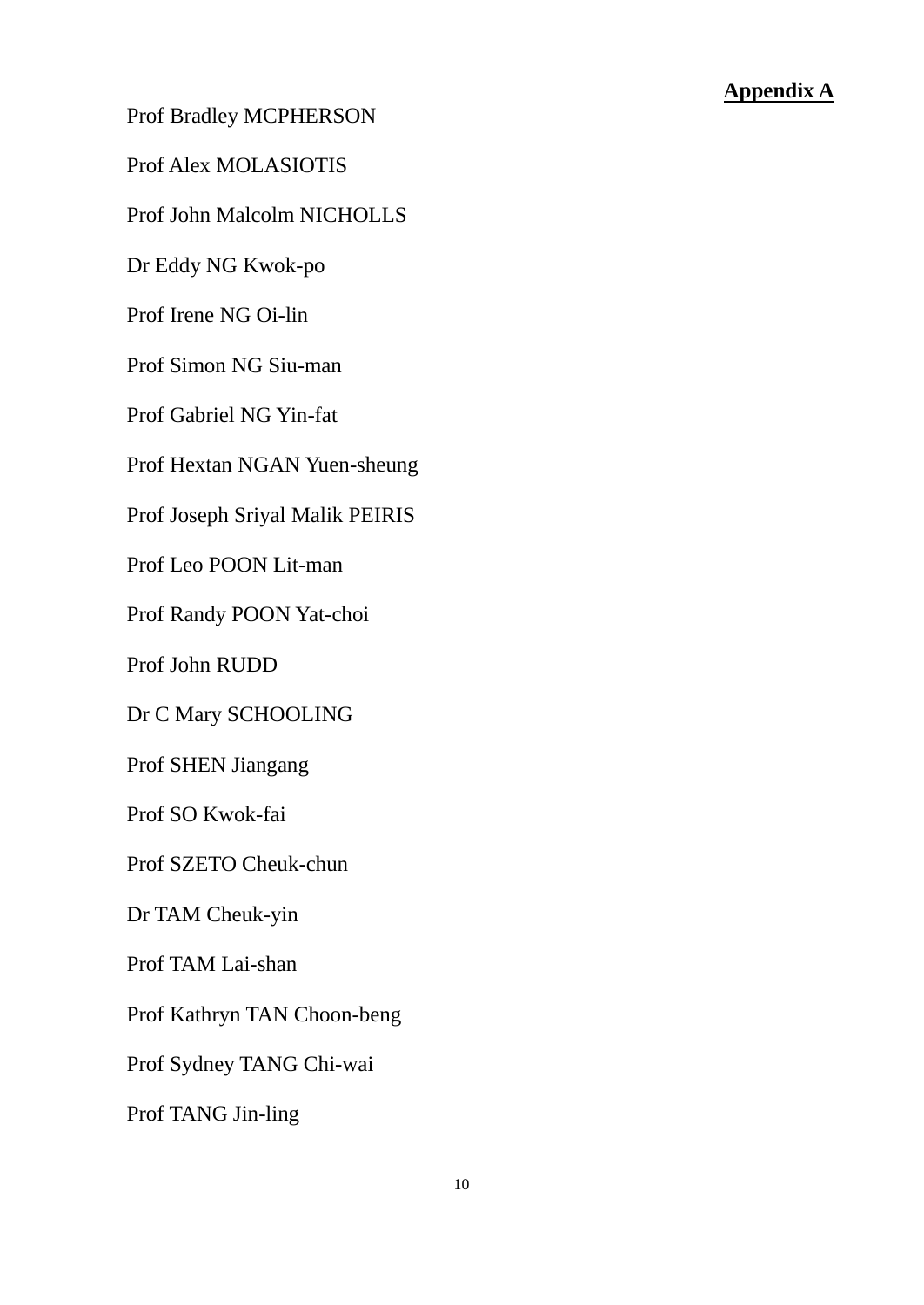Prof Nelson TANG Leung-sang

Prof Agnes TIWARI Fung-yee

Prof TO Ka-fai

Dr Tony TO Shing-shun

Dr Antonio TONG Chi-kit

Dr Thomas TSANG Ho-fai

Prof Kenneth TSANG Wah-tak

Prof George TSAO Sai-wah

Prof TSE Hung-fat

Dr Gary TSE Man-kit

Prof Karl TSIM Wah-keung

Prof Stephen TSUI Kwok-wing

Prof WING Yun-kwok

Prof Martin WONG Chi-sang

Dr William WONG Chi-wai

Prof Lawrence WONG Ka-sing

Prof Frances WONG Kam-yuet

Prof Chris WONG Kong-chu

Dr Grace WONG Lai-hung

Dr Cesar WONG Sze-chuen

Prof WONG Tze-wai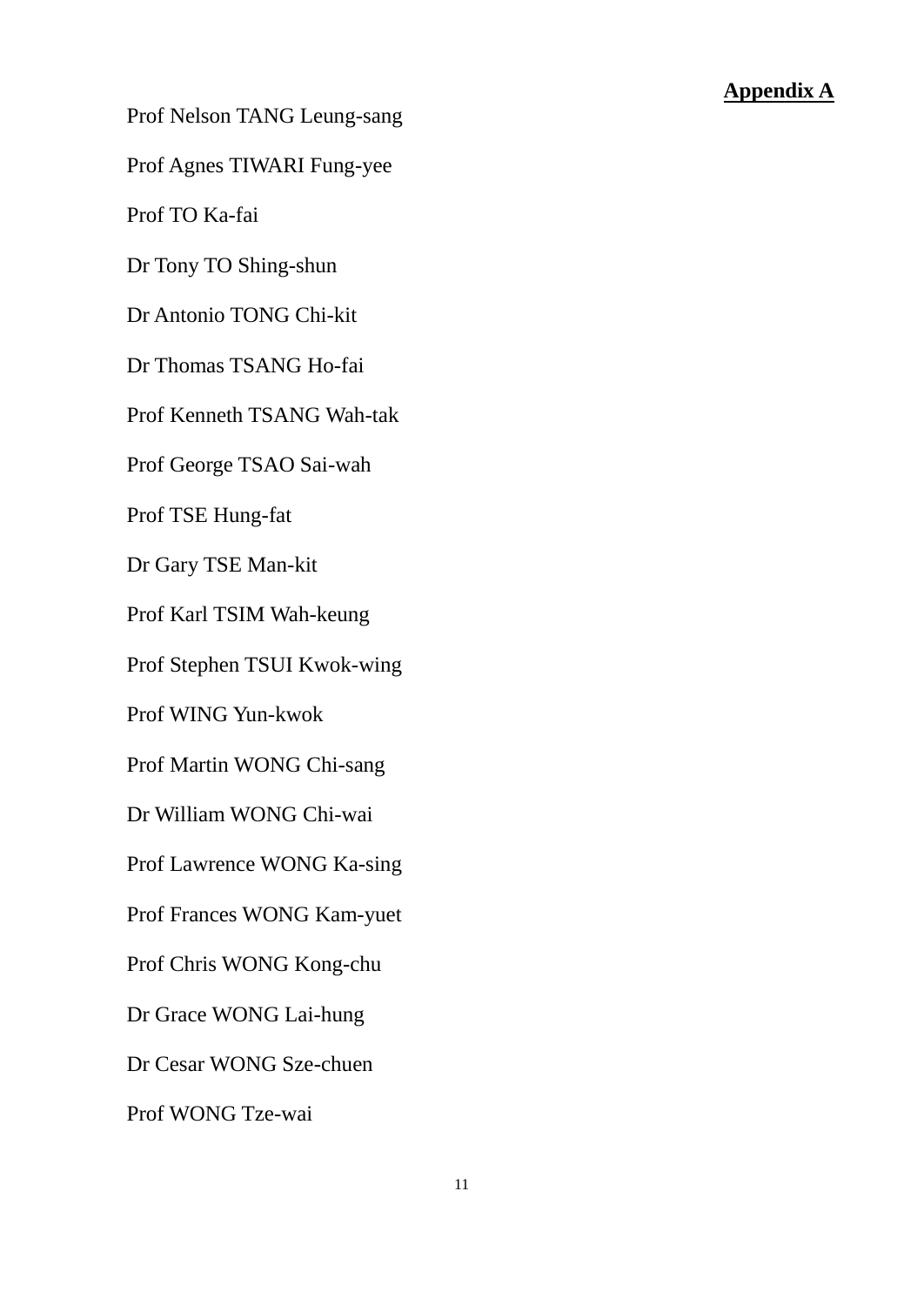Prof Vincent WONG Wai-sun

Prof Gary WONG Wing-kin

Prof Samuel WONG Yeung-shan

Prof WONG Yung-hou

Prof Patrick WOO Chiu-yat

Prof Justin WU Che-yuen

Dr Joseph WU

Prof WU Wutian

Prof WU Zhenguo

Prof Hannah XUE Hong

Dr YAM Wing-cheong

Prof Bryan YAN Ping-yen

Prof Michael YANG Mengsu

Prof Maurice YAP Keng-hung

Prof YEUNG King-lun

Prof YIP Kam-shing

Prof Doris YU Sau-fung

Dr YU Wai-cho

Dr YU Weichuan

Prof Benny ZEE Chung-ying

Prof ZHANG Zhangjin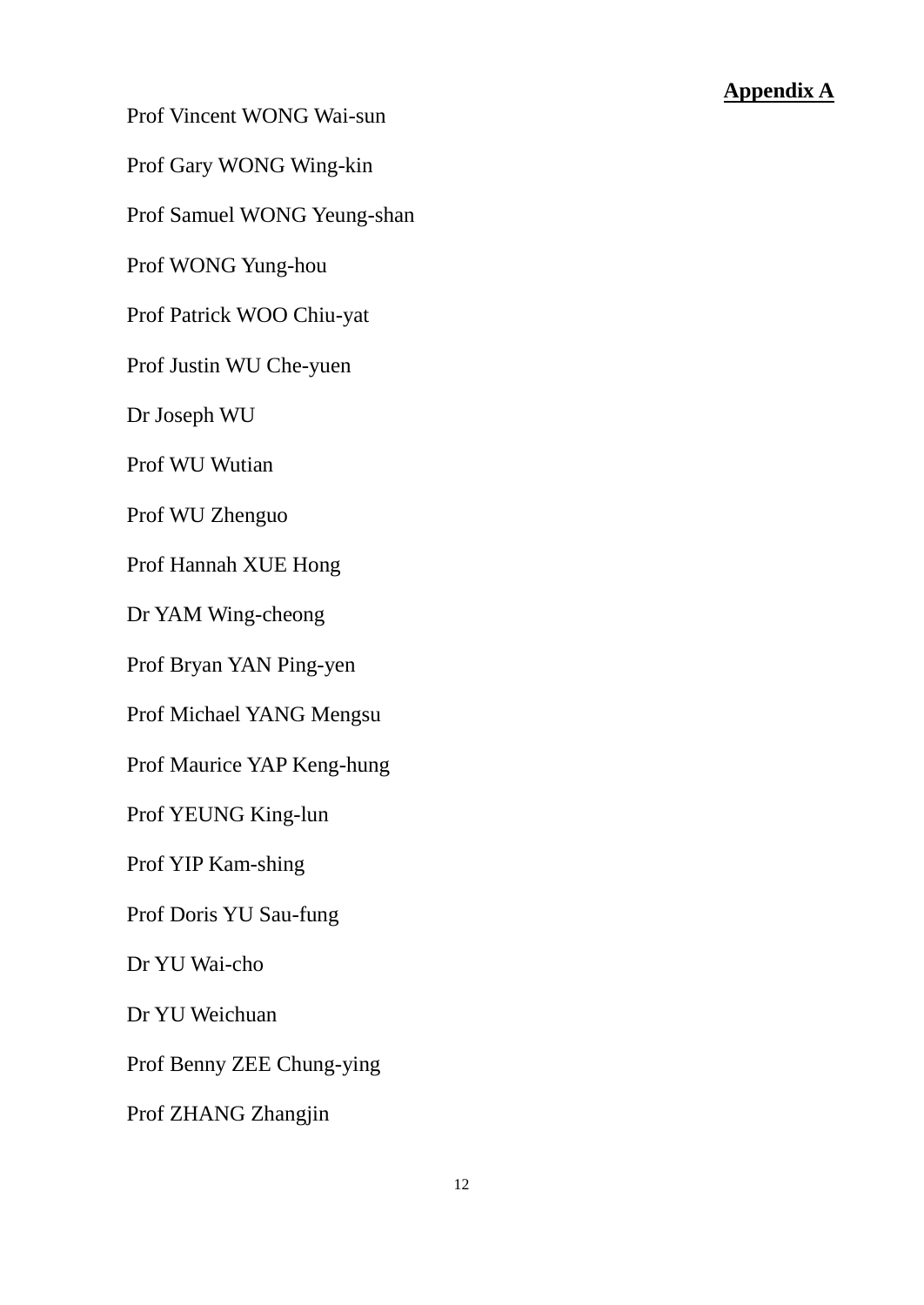Prof ZHAO Guoping

Prof ZHAO Zhongzhen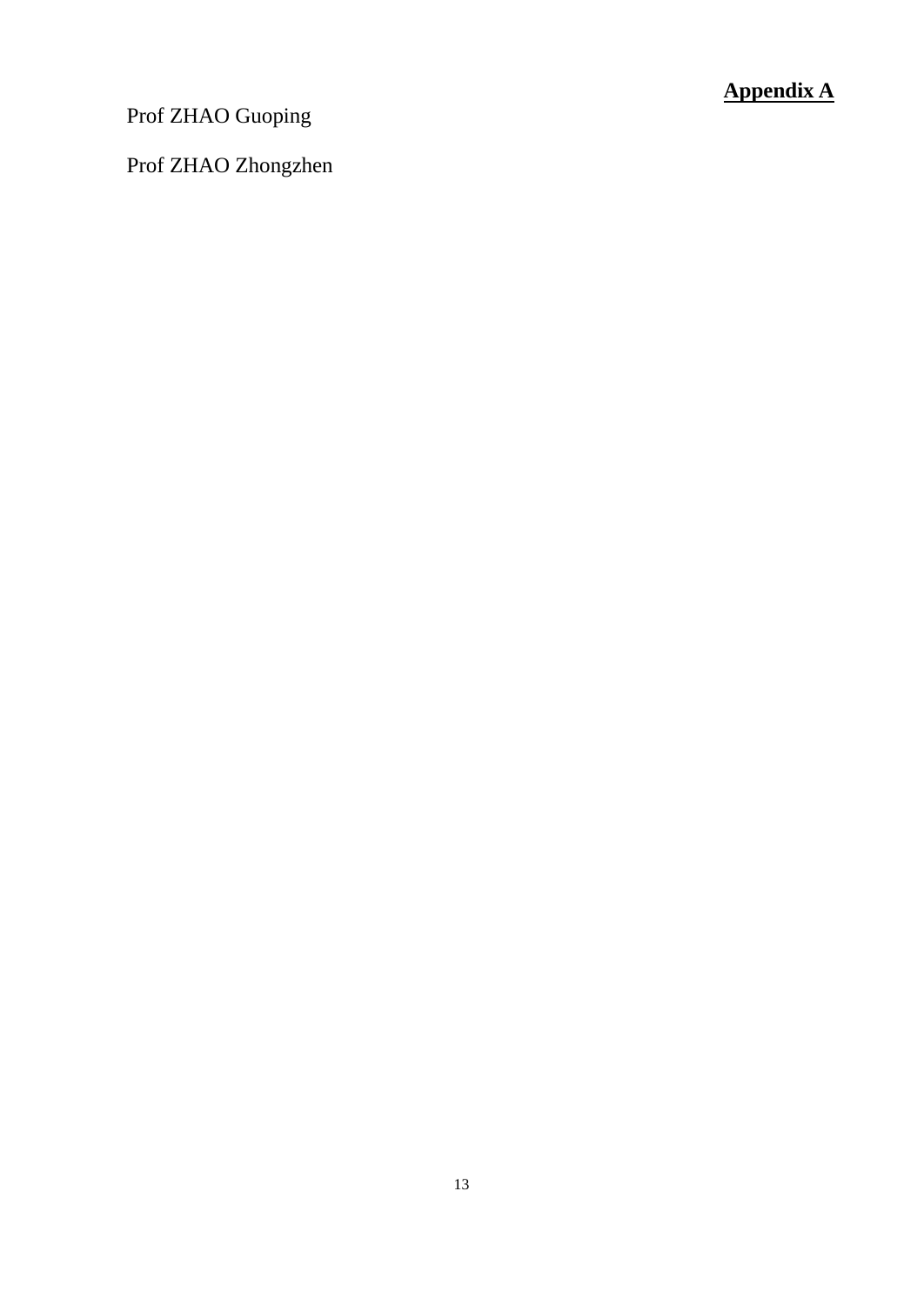# **Thematic Priorities of the Health and Medical Research Fund for 2016 Open Call**

# **Research Area 1: Health and Health Services**

This area focuses on the cause, treatment, prevention of human diseases and the effectiveness and cost-effectiveness of healthcare services and policy.

#### **Theme 1: Public Health**

| <b>Ref. Code</b> | Major non-communicable diseases (NCD)                                                                         |  |  |
|------------------|---------------------------------------------------------------------------------------------------------------|--|--|
| PH-NC-1          | Identification and surveillance of socioeconomic and health-<br>$\circ$                                       |  |  |
|                  | related risk factors associated with quality of life and major                                                |  |  |
|                  | NCD in local population                                                                                       |  |  |
| <b>PH-NC-2</b>   | Risk factors of cancers that has rising trends in Hong Kong<br>$\circ$                                        |  |  |
|                  | in recent years including thyroid cancer, corpus cancer,                                                      |  |  |
|                  | prostate cancer, kidney cancer, non-small cell lung cancer                                                    |  |  |
|                  | and ovarian cancer                                                                                            |  |  |
| PH-NC-3          | Effectiveness of interventions to tackle NCD and their<br>$\circ$                                             |  |  |
|                  | contributing factors, e.g. cancer, cardiovascular diseases,                                                   |  |  |
|                  | cerebrovascular diseases, childhood nutrition and obesity                                                     |  |  |
| PH-NC-4          | Extent and impact of food marketing on children's eating<br>$\circ$                                           |  |  |
|                  | behaviour and body weight                                                                                     |  |  |
|                  | <b>Modifiable lifestyle factors</b>                                                                           |  |  |
|                  | <b>Tobacco control</b><br>$\circ$                                                                             |  |  |
| PH-MF-1a         | Identification of factors and evaluation of methods to prevent<br>ш                                           |  |  |
|                  | uptake of smoking                                                                                             |  |  |
| PH-MF-1b         | Effectiveness of strategies to reduce smoking prevalence in<br>п                                              |  |  |
|                  | general population                                                                                            |  |  |
| PH-MF-1c         | Effectiveness of smoking cessation programmes and publicity<br>п                                              |  |  |
|                  | including new media                                                                                           |  |  |
| PH-MF-1d         | Evaluation of tobacco control policies (including surveillance and<br>п                                       |  |  |
|                  | intervention)                                                                                                 |  |  |
|                  |                                                                                                               |  |  |
| PH-MF-2a         | Alcohol consumption behaviour and harm<br>$\circ$<br>Identification of factors influencing drinking behaviour |  |  |
| PH-MF-2b         | Effectiveness and cost-effectiveness of interventions to reduce                                               |  |  |
|                  | alcohol-related harm                                                                                          |  |  |
| PH-MF-2c         | Public health impact of alcohol tax change<br>п                                                               |  |  |
| PH-MF-2d         | Effect of restricting off-premises alcohol sale to underage people                                            |  |  |
|                  |                                                                                                               |  |  |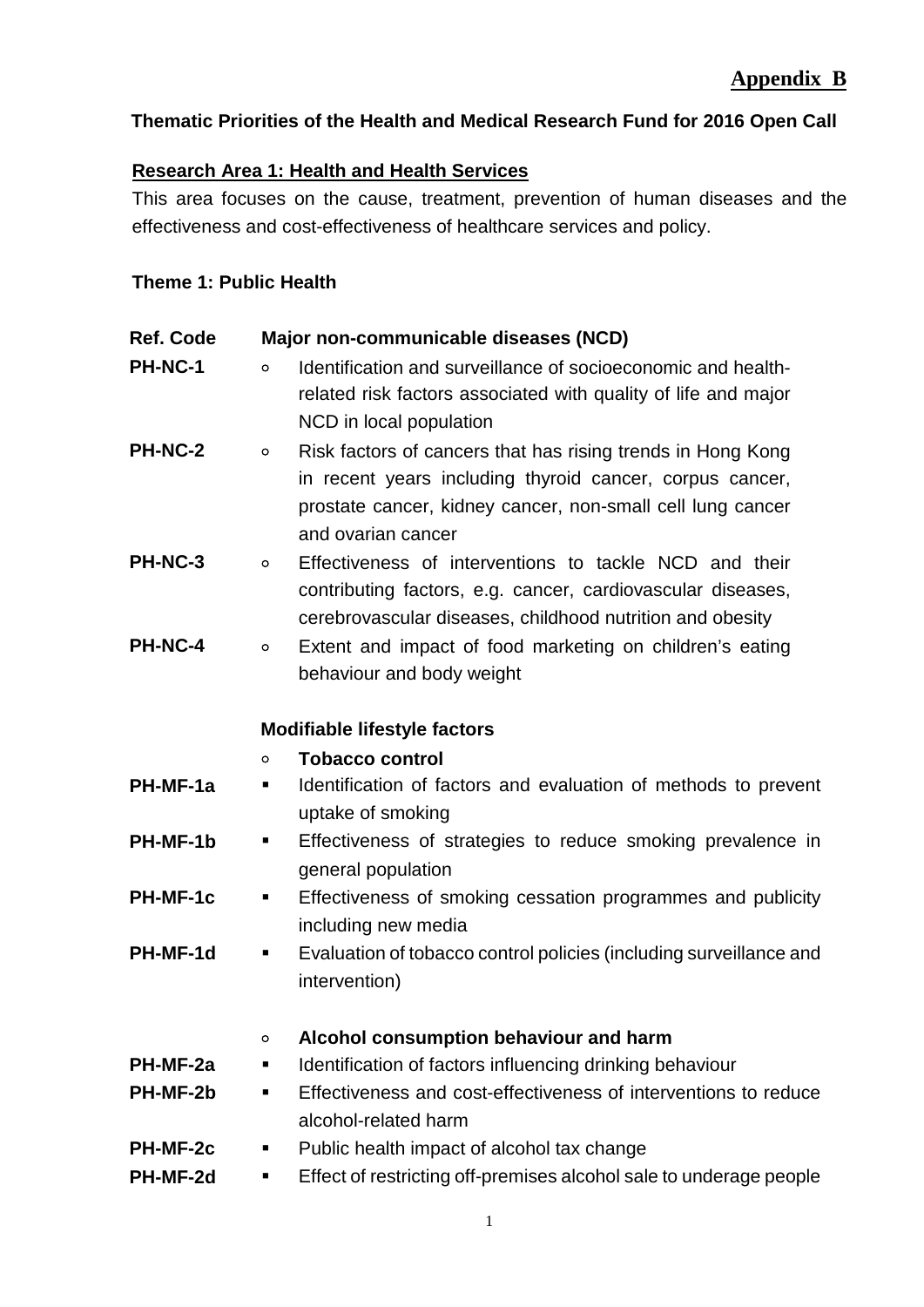|          | Promoting good mental health                                          |  |
|----------|-----------------------------------------------------------------------|--|
| PH-MF-3a | Assessment of people suffering from and at risks of developing        |  |
|          | mental disorders                                                      |  |
| PH-MF-3b | Risk and protective factors for mental disorders<br>п                 |  |
| PH-MF-3c | Effectiveness of interventions to promote mental well-being and<br>٠  |  |
|          | optimize recovery from mental disorders                               |  |
|          |                                                                       |  |
| PH-MF-3d | Mental health literacy of the general public<br>п                     |  |
|          |                                                                       |  |
|          | Injury and poisoning<br>$\circ$                                       |  |
| PH-MF-4a | Identification of risk factors and effectiveness of prevention<br>п   |  |
|          | methods, especially in the areas of domestic injury, sports injury,   |  |
|          | falls and drowning/ near drowning                                     |  |
| PH-MF-4b | Study on the epidemiology and the clinical aspects of metal           |  |
|          | poisoning in Hong Kong                                                |  |
|          |                                                                       |  |
|          | <b>Sleep deprivation</b><br>$\circ$                                   |  |
| PH-MF-5a | Effects of sleep deprivation on physical and mental health<br>п       |  |
|          | outcomes                                                              |  |
| PH-MF-5b | Effectiveness of strategies to promote sleep hygiene<br>п             |  |
| PH-MF-5c | Effects of sleep intervention to reverse the adverse outcomes in<br>п |  |
|          | chronically sleep deprived individuals                                |  |
|          |                                                                       |  |
|          |                                                                       |  |
|          | <b>Exercise science and health</b><br>$\circ$                         |  |
| PH-MF-6a | Effectiveness of exercise intervention to promote physical and<br>ш   |  |
|          | psychological well-being in disease populations                       |  |
| PH-MF-6b | Effective strategies to promote physical activity in general<br>п     |  |
|          | population                                                            |  |
| PH-MF-6c | Relationships between fundamental motor development and<br>Ξ          |  |
|          | physical literacy                                                     |  |
| PH-MF-6d | Exercise and cognitive health<br>п                                    |  |
|          |                                                                       |  |
|          | <b>Environmental pollution and climate change</b><br>$\circ$          |  |
| PH-EP-1  | Epidemiology, identification and quantification of pollutants<br>п    |  |
| PH-EP-2  | Impact on health<br>п                                                 |  |
| PH-EP-3  | Improve public health knowledge about linkages between health<br>ш    |  |
|          | and climate                                                           |  |
| PH-EP-4  | Effectiveness of climate change adaptation and mitigation to<br>п     |  |
|          |                                                                       |  |
|          | protect health                                                        |  |

2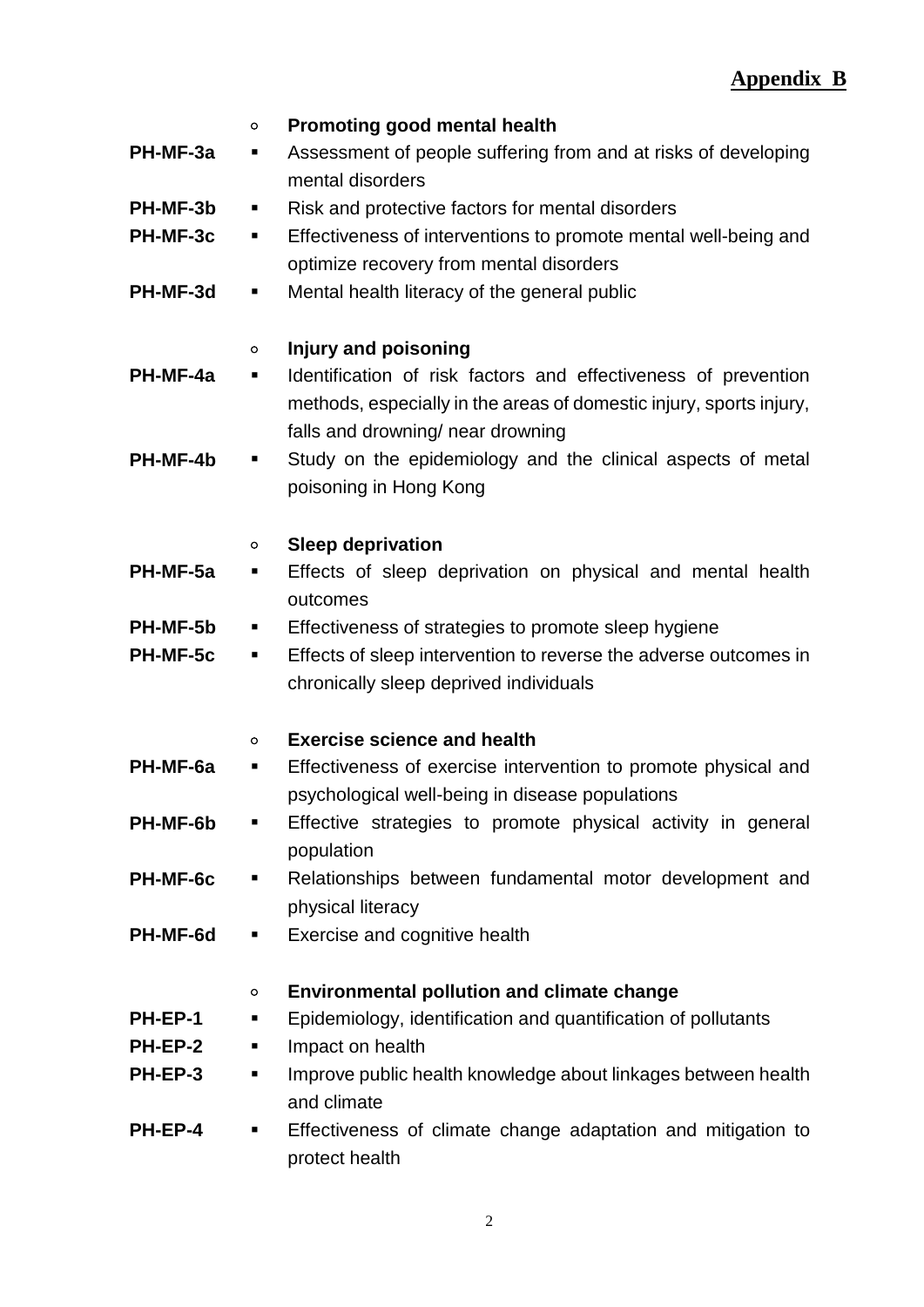### **Theme 2: Health Services**

# ○ **Primary care**

- **HS-PC-1** Developing multidisciplinary health service models
- **HS-PC-2** Evaluation of adoption of the Hong Kong Reference Frameworks in Primary Care Settings and identification of the associated enabling factors and/or barriers
- **HS-PC-3** Effectiveness of primary care programmes

#### ○ **Chronic disease management and palliative care**

- **HS-CD-1** Service delivery models and effectiveness for chronic disease management
- **HS-CD-2** Health economic analysis of the new target/biological therapies
- **HS-CD-3** Effectiveness and safety of new medications or innovative devices in the management of obesity
- **HS-CD-4** Effectiveness of end-of-life programmes in residential care homes
- **HS-CD-5** Effectiveness of supportive and palliative/end of life care

#### ○ **Reducing avoidable hospitalisation**

- **HS-RH-1** Effectiveness of programmes to reduce avoidable hospitalisation
- **HS-RH-2** Evaluation of models of ambulatory care
- **HS-RH-3** Health systems research to support enhancing care in the community

#### ○ **Elderly care**

- **HS-EC-1** Prevention of cognitive decline in old age, exploring intervention methods and models of care for dementia
- **HS-EC-2 •** Promote the bone health of elderly population and to promulgate secondary prevention of fragility fractures
- **HS-EC-3** Early return to function and quality of life after fragility fractures in elderly
- **HS-EC-4** Effectiveness of structured fall prevention programmes for elders in the community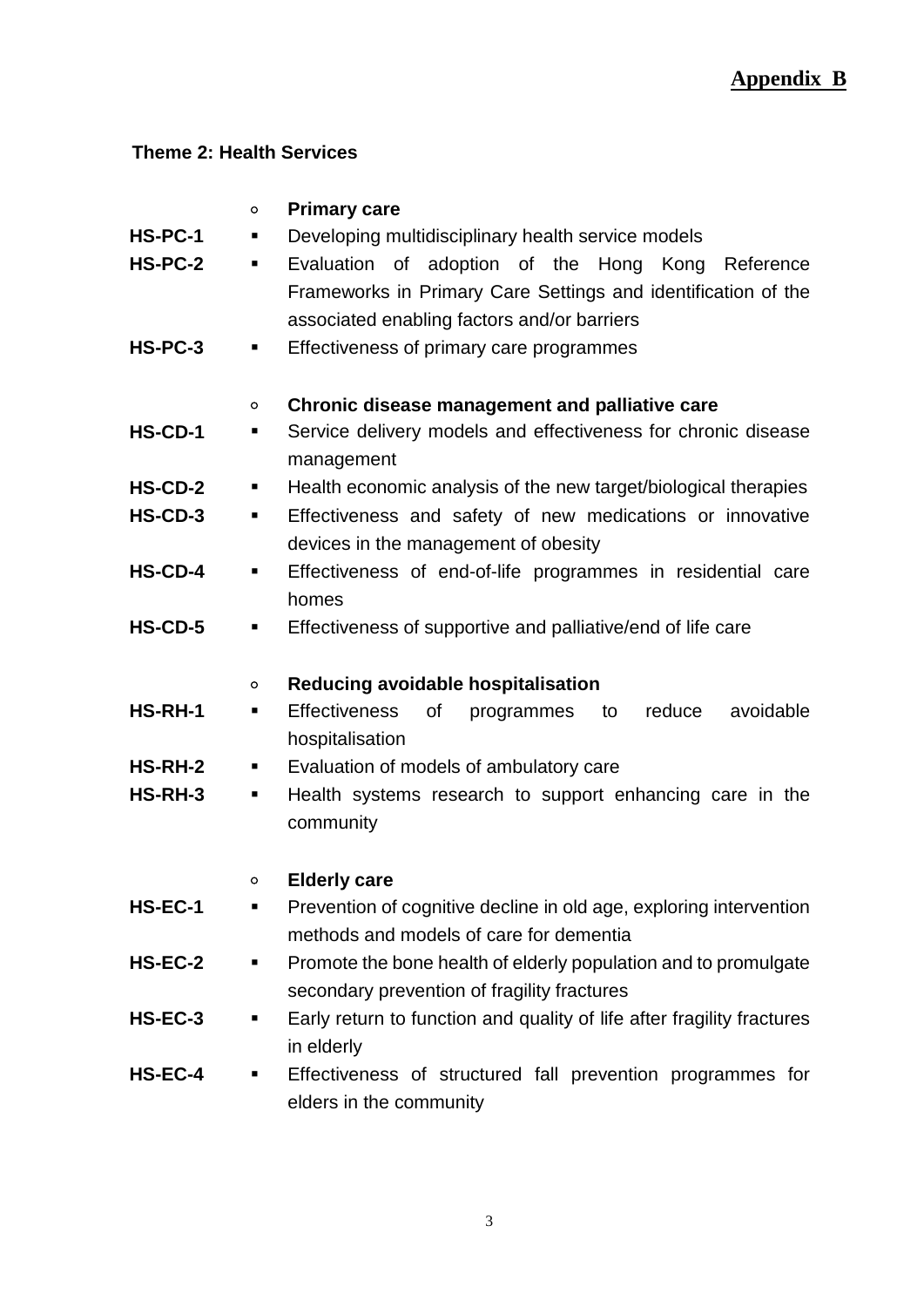# **Appendix B**

### ○ **Evaluation on efficiency**

- **HS-EE-1** Cost-effectiveness models for better management plans
- **HS-EE-2** Cost-utility comparisons between treatment options

## ○ **Use of modern information technology in healthcare**

- **HS- IT-1** Improve quality and safety of patient care
- **HS- IT-2** Enhance efficiency
- **HS- IT-3** Facilitate public private collaboration
- **HS- IT-4** Enhance the capacity and ability in ambulatory / community care

### **Theme 3: Chinese Medicine**

| $CM-1$ | Integrated approaches in combining Chinese and Western models of   |
|--------|--------------------------------------------------------------------|
|        | health care                                                        |
| $CM-2$ | Effectiveness of Chinese medicine in prevention/treatment of human |
|        | diseases                                                           |
| $CM-3$ | Interactions including efficacy and toxicity of combined Chinese-  |
|        | western medicine                                                   |
| $CM-4$ | Identifying quality control parameters for Chinese medicines       |

### **Research Area 2: Infectious Diseases**

This area focuses on the research of infectious diseases which pose potential threats in Hong Kong and neighbouring areas.

### **Theme 1: Respiratory Pathogens (including influenza and tuberculosis)**

- **RP-1** Epidemiology (including mathematical modelling)
- **RP-2** Transmission
- **RP-3** Pathogenesis
- **RP-4** Rapid diagnostic tests
- **RP-5** Novel control approaches
- **RP-6** Economic burden of disease
- **RP-7** Vaccine and therapies

### **Theme 2: Emerging & Zoonotic Diseases**

**EZ-1** Characterise new pathogens in animals that can infect humans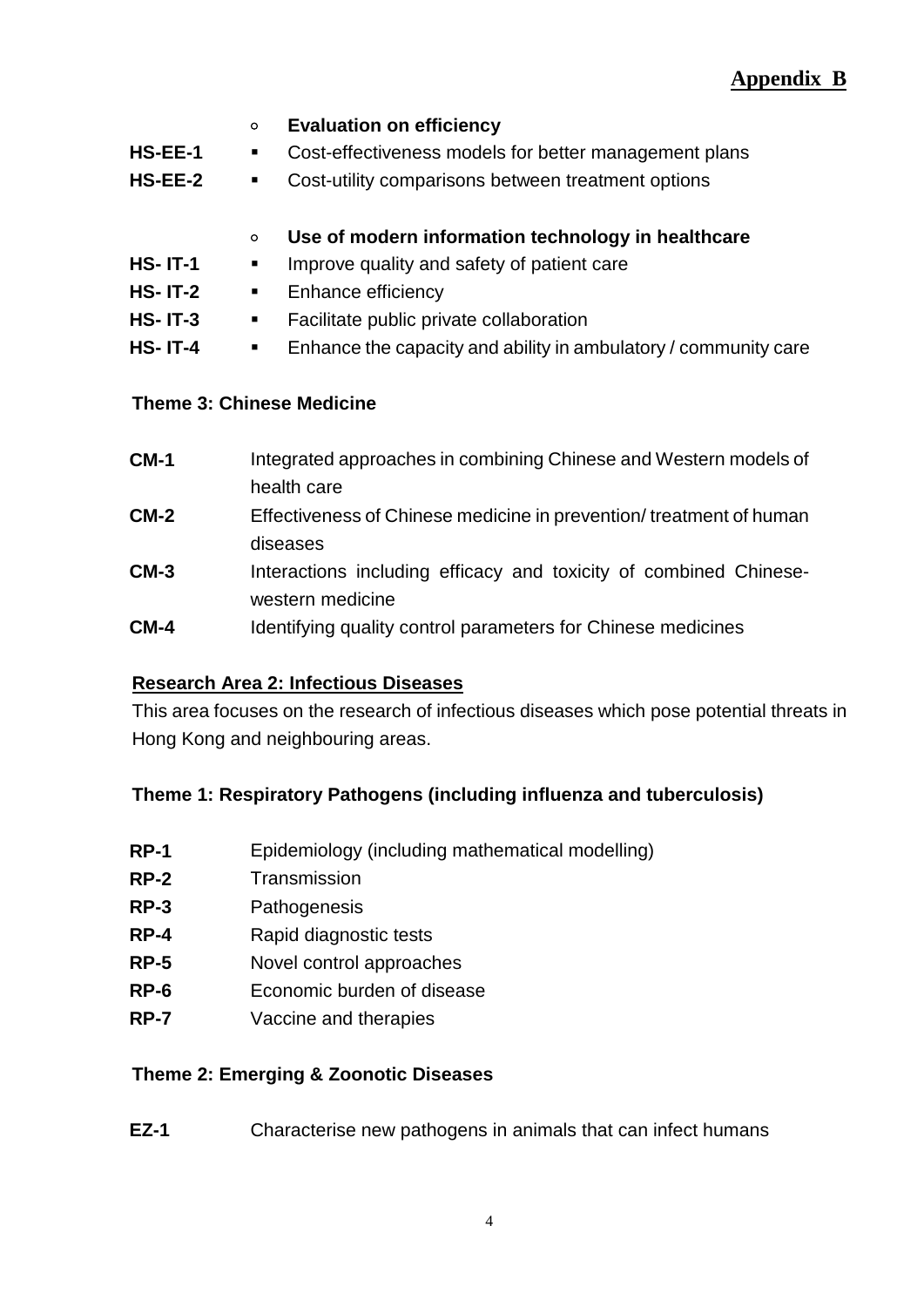- **EZ-2** Identification of risk factors that contribute to the emergence of disease
- **EZ-3** Transmission
- **EZ-4** Pathogenesis
- **EZ-5** Development of diagnostic tests
- **EZ-6** Surveillance methods for emerging infections
- **EZ-7** Vaccine and therapies

### **Theme 3: Antimicrobial Resistance**

- **AR-1** Epidemiology of multi-drug resistant organisms
- **AR-2** Identification of risk factors for colonisation and infection
- **AR-3** Mechanisms of resistance and its transfer
- **AR-4** Laboratory-based strategies for detection
- **AR-5** Optimal infection control measures
- **AR-6** Appropriate antimicrobial therapy and avoidance of antibiotic overuse
- **AR-7** Effectiveness of programmes to promote antibiotic awareness in community and antimicrobial resistance

### **Theme 4: Vaccination Programmes**

- **VP-1** Development of new vaccines
- **VP-2** Acceptability of vaccination programmes (e.g. pneumococcal vaccination in elderly) and factors affecting vaccination
- **VP-3** Effectiveness and economic analysis of vaccine (e.g. effectiveness in seasonal influenza vaccine in local community and cost-benefit analysis of hepatitis A vaccine)
- **VP-4** Measures to enhance vaccination of elderly, institutionalised or other at-risk populations

### **Theme 5: Technology Platforms**

- **TP-1** Application of the "omics" technologies in infectious diseases diagnosis and epidemiology studies
- **TP-2** Application of the new mobile IT technologies in infectious disease surveillance and contact tracing
- **TP-3** Genome sequencing and molecular epidemiology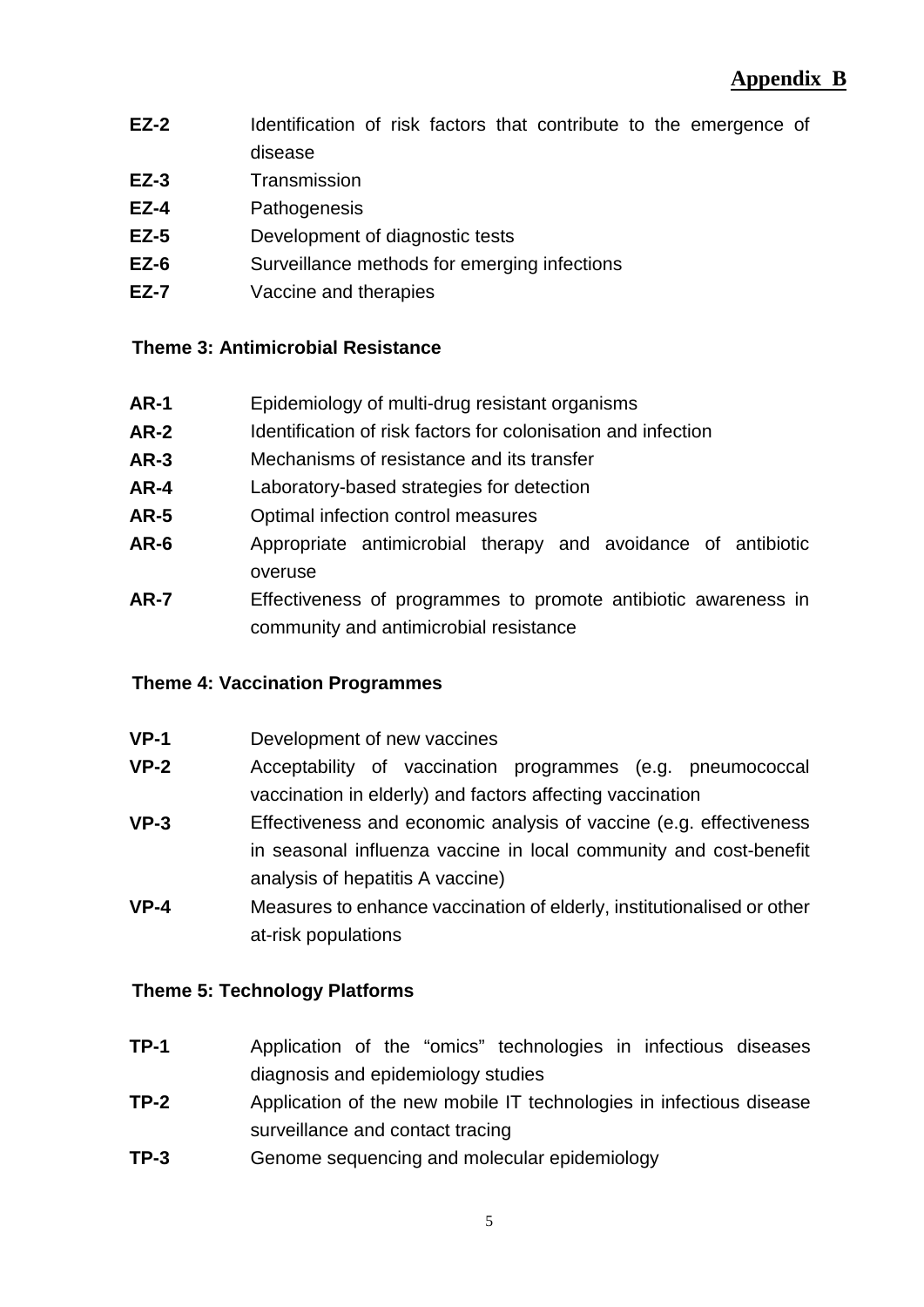**TP-4** Technology substitution/supplement for traditional pathogen typing methods

## **Theme 6: Severe Sepsis**

**SS-1** Epidemiology in Hong Kong

## **Research Area 3: Advanced Medical Research**

This area focuses on the development and use of new technologies, and treatment paradigms to improve human health. The following 4 themes are our priorities:

### **Theme 1: Clinical Genetics**

| $CG-1$ | Genetic and genomic study of major chronic and hereditary diseases |
|--------|--------------------------------------------------------------------|
|        | in Hong Kong                                                       |
| $CG-2$ | Identification of biomarkers for common cancers using molecular    |
|        | biology approaches                                                 |
| $CG-3$ | Genetic counselling                                                |
| $CG-4$ | Research on ethical, legal and social issues associated with       |
|        | advances in medical genetics and genomics                          |

### **Theme 2:Clinical Trials**

- **CT-1** Assessing the safety and effectiveness of a new medication/ new device/ new indication of existing medication or device on a specific group of patients
- **CT-2** Comparing the effectiveness in patients with a specific disease of two or more already approved or common interventions for that disease

### **Theme 3: Neuroscience**

- **NS-1** Epidemiology, identification of risk factors, prevention, diagnosis, treatment, management and rehabilitation of neurological diseases, particularly neurodegenerative diseases, stroke and injuries
- **NS-2** Stem cell therapy and regenerative medicine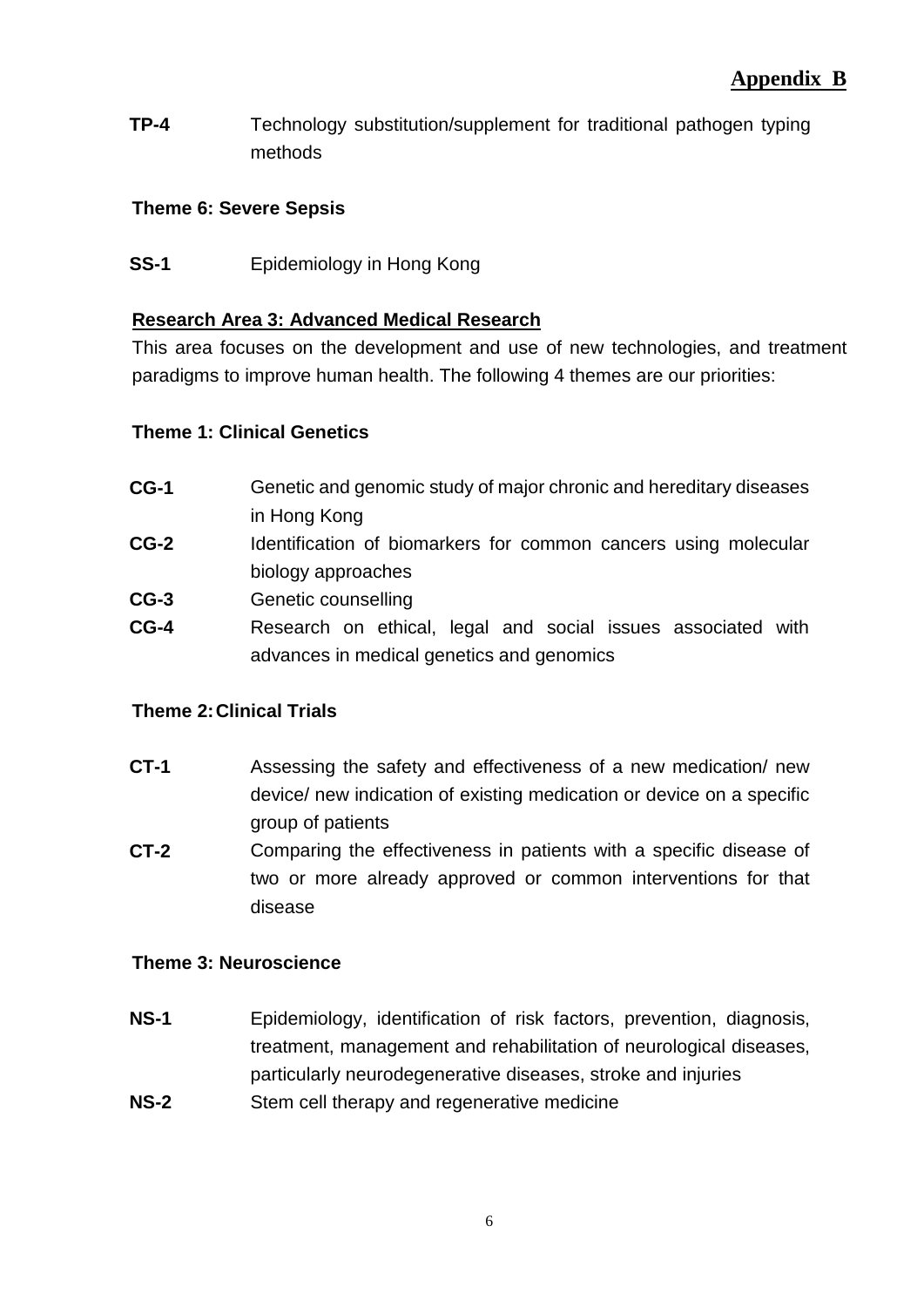#### **Theme 4: Paediatrics**

**PD-1** Epidemiology, identification of risk factors, prevention, diagnosis, treatment, management in the following special areas: Neonatology, respiratory, allergy, clinical immunology, dermatology, gastroenterology, haematology, oncology, metabolic, cardiovascular, surgical diseases and nutrition (Vitamin D supplementation to exclusive breastfed babies)